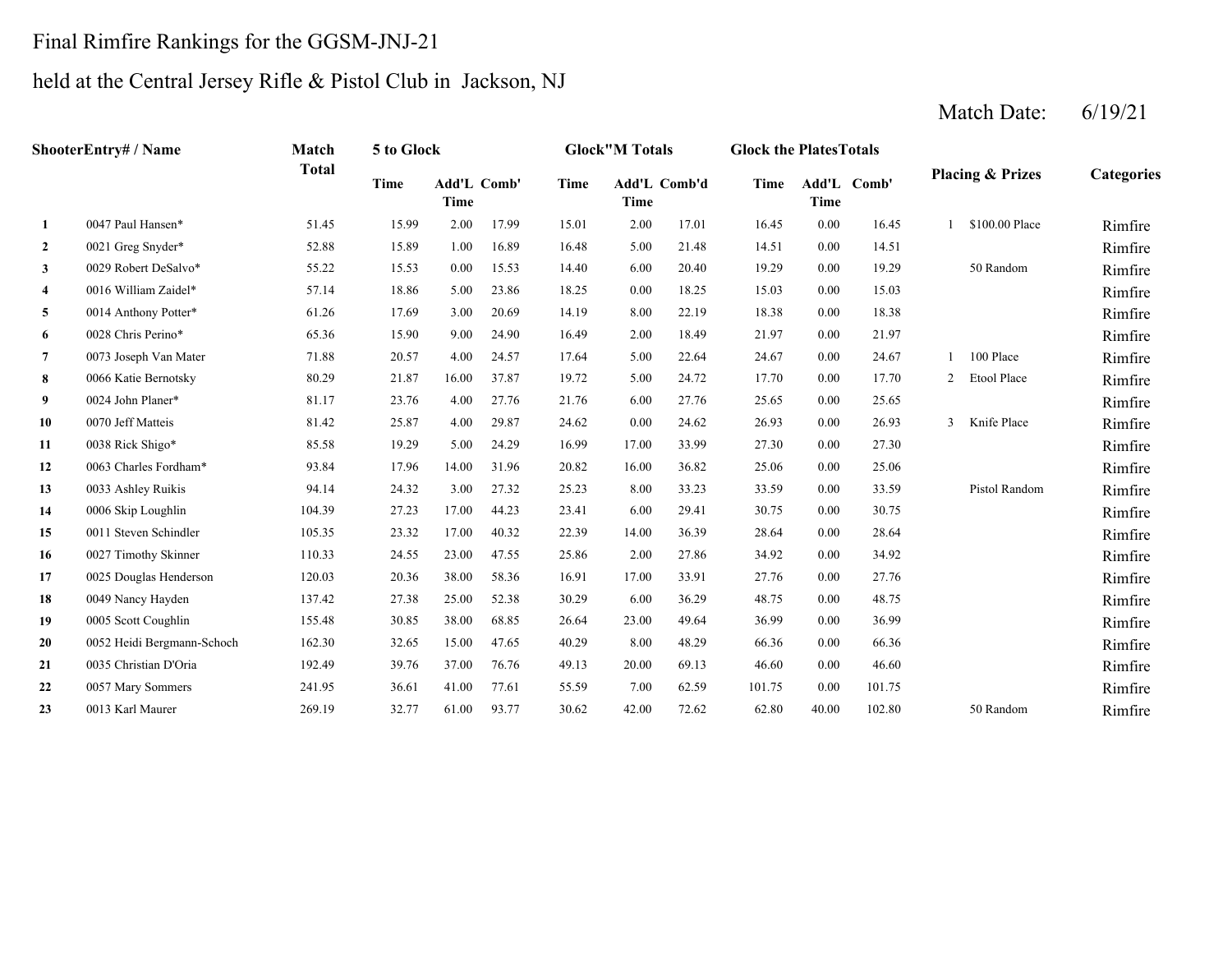## Final GLOCK Girls Rankings for the GGSM-JNJ-21

## held at the Central Jersey Rifle & Pistol Club in Jackson, NJ

|                | ShooterEntry# / Name       | Match        | 5 to Glock |                     |        |       | <b>Glock"M Totals</b> |              | <b>Glock the Plates Totals</b> |       |             |                |                             |
|----------------|----------------------------|--------------|------------|---------------------|--------|-------|-----------------------|--------------|--------------------------------|-------|-------------|----------------|-----------------------------|
|                |                            | <b>Total</b> | Time       | Add'L Comb'<br>Time |        | Time  | Time                  | Add'L Comb'd | Time                           | Time  | Add'L Comb' |                | <b>Placing &amp; Prizes</b> |
| 1              | 0067 Katie Bernotsky       | 76.32        | 20.56      | 9.00                | 29.56  | 23.47 | 4.00                  | 27.47        | 19.29                          | 0.00  | 19.29       |                | 100 Place                   |
| $\overline{2}$ | 0069 Ann Young*            | 76.50        | 26.52      | 1.00                | 27.52  | 24.37 | 2.00                  | 26.37        | 22.61                          | 0.00  | 22.61       |                | 100 Place                   |
| $\overline{2}$ |                            | 76.50        | 26.52      | 1.00                | 27.52  | 24.37 | 2.00                  | 26.37        | 22.61                          | 0.00  | 22.61       |                | 50 Random                   |
| $\mathbf{3}$   | 0072 Vickie Matteis        | 95.02        | 23.05      | 8.00                | 31.05  | 25.89 | 4.00                  | 29.89        | 34.08                          | 0.00  | 34.08       | $\overline{2}$ | Etool Place                 |
| $\overline{4}$ | 0074 Nicole Figueroa       | 95.91        | 32.81      | 6.00                | 38.81  | 26.71 | 3.00                  | 29.71        | 27.39                          | 0.00  | 27.39       | $\mathbf{3}$   | Knife Place                 |
| 5              | 0042 Cindy Gerbavac        | 124.17       | 37.45      | 17.00               | 54.45  | 31.34 | 8.00                  | 39.34        | 30.38                          | 0.00  | 30.38       |                |                             |
| 6              | 0036 Rachel Planer         | 142.21       | 34.61      | 12.00               | 46.61  | 34.44 | 10.00                 | 44.44        | 51.16                          | 0.00  | 51.16       |                |                             |
| $\overline{7}$ | 0043 Tamire McKenna        | 150.07       | 36.76      | 16.00               | 52.76  | 35.83 | 18.00                 | 53.83        | 43.48                          | 0.00  | 43.48       |                |                             |
| 8              | 0002 Marina Estevez        | 158.37       | 23.94      | 22.00               | 45.94  | 20.90 | 43.00                 | 63.90        | 38.53                          | 10.00 | 48.53       |                |                             |
| 9              | 0032 Katelyn Shigo         | 167.06       | 41.72      | 28.00               | 69.72  | 42.99 | 12.00                 | 54.99        | 42.35                          | 0.00  | 42.35       |                |                             |
| 10             | 0044 Elyse Williams        | 183.21       | 34.74      | 33.00               | 67.74  | 30.13 | 12.00                 | 42.13        | 53.34                          | 20.00 | 73.34       |                |                             |
| 11             | 0053 Heidi Bergmann-Schoch | 207.20       | 35.98      | 33.00               | 68.98  | 42.73 | 34.00                 | 76.73        | 61.49                          | 0.00  | 61.49       |                |                             |
| 12             | 0010 Nicole Williams       | 248.01       | 23.98      | 77.00               | 100.98 | 25.11 | 42.00                 | 67.11        | 49.92                          | 30.00 | 79.92       |                |                             |
| 13             | 0046 Melissa Mason         | 373.20       | 50.46      | 88.00               | 138.46 | 94.69 | 20.00                 | 114.69       | 110.05                         | 10.00 | 120.05      |                |                             |
| 14             | 0058 Mary Sommers          | 374.21       | 56.22      | 25.00               | 81.22  | 52.59 | 39.00                 | 91.59        | 161.40                         | 40.00 | 201.40      |                | 2 year membership re        |
|                |                            |              |            |                     |        |       |                       |              |                                |       |             |                |                             |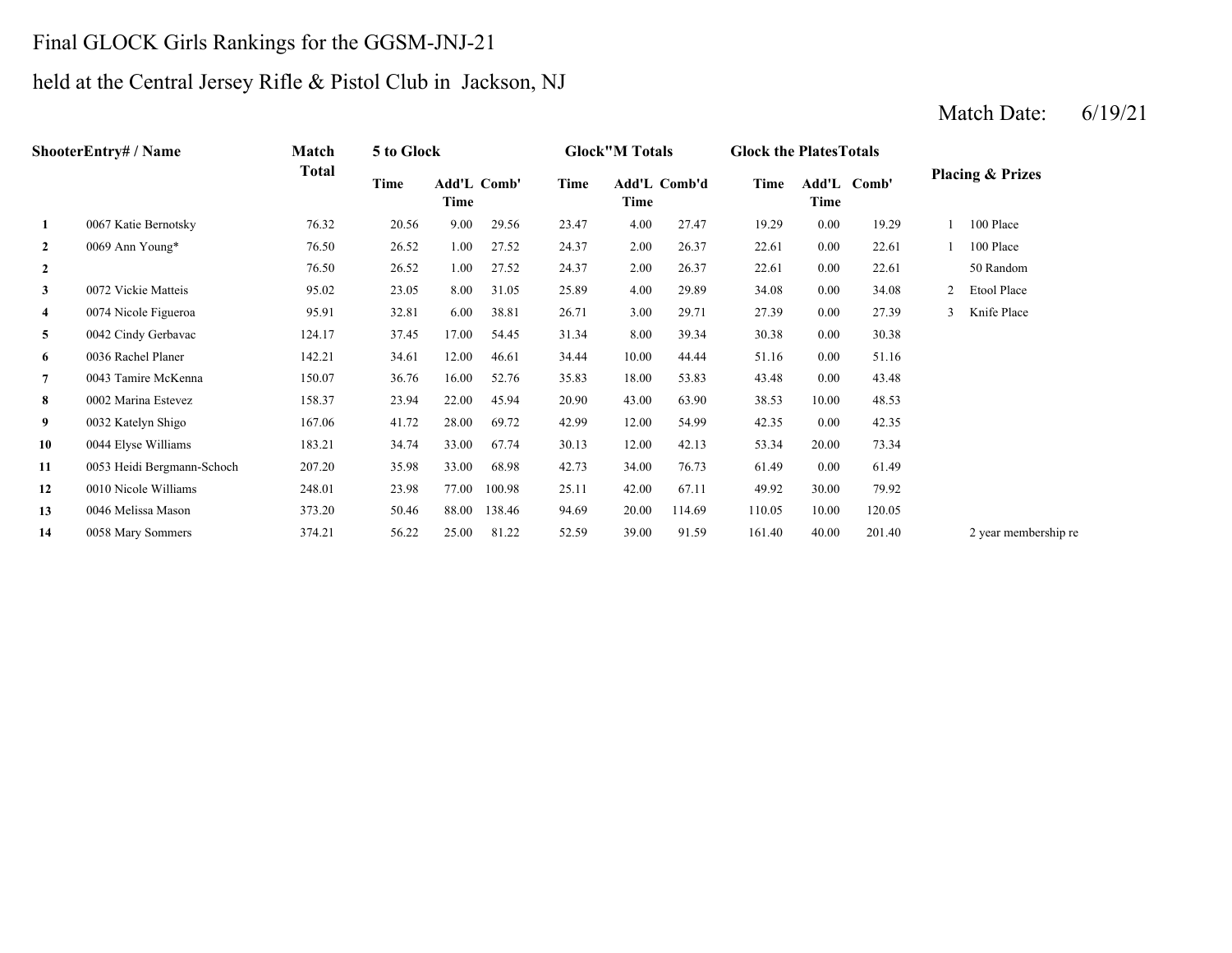#### Final Pocket GLOCKS Rankings for the GGSM-JNJ-21

## held at the Central Jersey Rifle & Pistol Club in Jackson, NJ

#### **2** 0.00 19.78 0048 Paul Hansen\* 44.91 13.46 0.00 13.46 11.67 11.67 0.00 19.78 **3** 4.00 15.74 **4** 0.00 18.97 0022 Greg Snyder\* 53.42 11.43 1.00 12.43 12.02 12.02 10.00 28.97 **5** 1.00 22.77 0017 William Zaidel\* 54.32 15.29 1.00 16.29 14.26 15.26 0.00 22.77 **6** 2.00 21.03 0064 Charles Fordham\* 56.18 15.06 2.00 17.06 16.09 18.09 0.00 21.03 **7** 3.00 25.95 0059 Tome Young\* 59.53 14.44 2.00 16.44 14.14 17.14 0.00 25.95 **8** 1.00 26.04 0061 Mark Whitlock\* 62.11 11.71 9.00 20.71 14.36 15.36 0.00 26.04 **9** 4.00 17.38 0009 Rodney Leeber\* 65.82 13.13 0.00 13.13 11.31 15.31 20.00 37.38 **10**0 0015 Anthony Potter\* 66.76 13.08 9.00 22.08 11.27 5.00 16.27 18.41 10.00 28.41 **11** 4.00 26.76 0019 Edward Zebedies 74.44 17.79 7.00 24.79 18.89 22.89 0.00 26.76 1 100 Place **12**0040 Donald Fritz 75.76 13.12 3.00 16.12 13.09 3.00 16.09 23.55 **13**3 0030 Robert DeSalvo\* 83.90 13.40 3.00 16.40 13.38 7.00 20.38 27.12 20.00 47.12 **14**0034 Gary Meier\* 85.80 14.49 11.00 25.49 14.33 9.00 23.33 26.98 **15** 10.00 35.74 0045 George Mason Jr. 95.33 15.84 8.00 23.84 15.75 25.75 10.00 45.74 3 Knife Place **16**0039 Rick Shigo\* 96.44 14.46 9.00 23.46 12.76 1.00 13.76 39.22 **17** 2.00 35.02 0041 Cindy Gerbavac 102.38 21.73 3.00 24.73 20.63 22.63 20.00 55.02 **188** 0071 Jeff Matteis 107.76 16.71 16.00 32.71 19.18 32.00 51.18 23.87 0.00 23.87 **19** 6.00 47.83 0031 Katelyn Shigo 111.15 21.81 5.00 26.81 20.51 26.51 10.00 57.83 **20** 19.00 34.35 0060 Vincent Grieco 160.36 17.43 1.00 18.43 18.58 37.58 70.00 104.35 **21**1 0051 Edmund Waldick 201.64 17.62 23.00 40.62 20.35 14.00 34.35 26.67 100.00 126.67 **ShooterEntry# / Name Match Total5 to Glock Glock"M Totals Glock the PlatesTotals Placing & Prizes Time Add'L Time Comb' Time Add'L Comb'd Time Add'L Time Time Comb' 1**0075 Jeffrey Bucci\* 42.34 10.27 1.00 11.27 11.81 3.00 14.81 16.26 0.00 16.26 0054 Al Surko\* 46.95 12.89 1.00 13.89 13.32 17.32 0.00 15.74 1 Pistol Place 0040 Donald Fritz 75.76 13.12 3.00 16.12 13.09 16.09 20.00 43.55 2 Etool Place 0034 Gary Meier\* 85.80 14.49 11.00 25.49 14.33 23.33 10.00 36.98 0039 Rick Shigo\* 96.44 14.46 9.00 23.46 12.76 13.76 20.00 59.22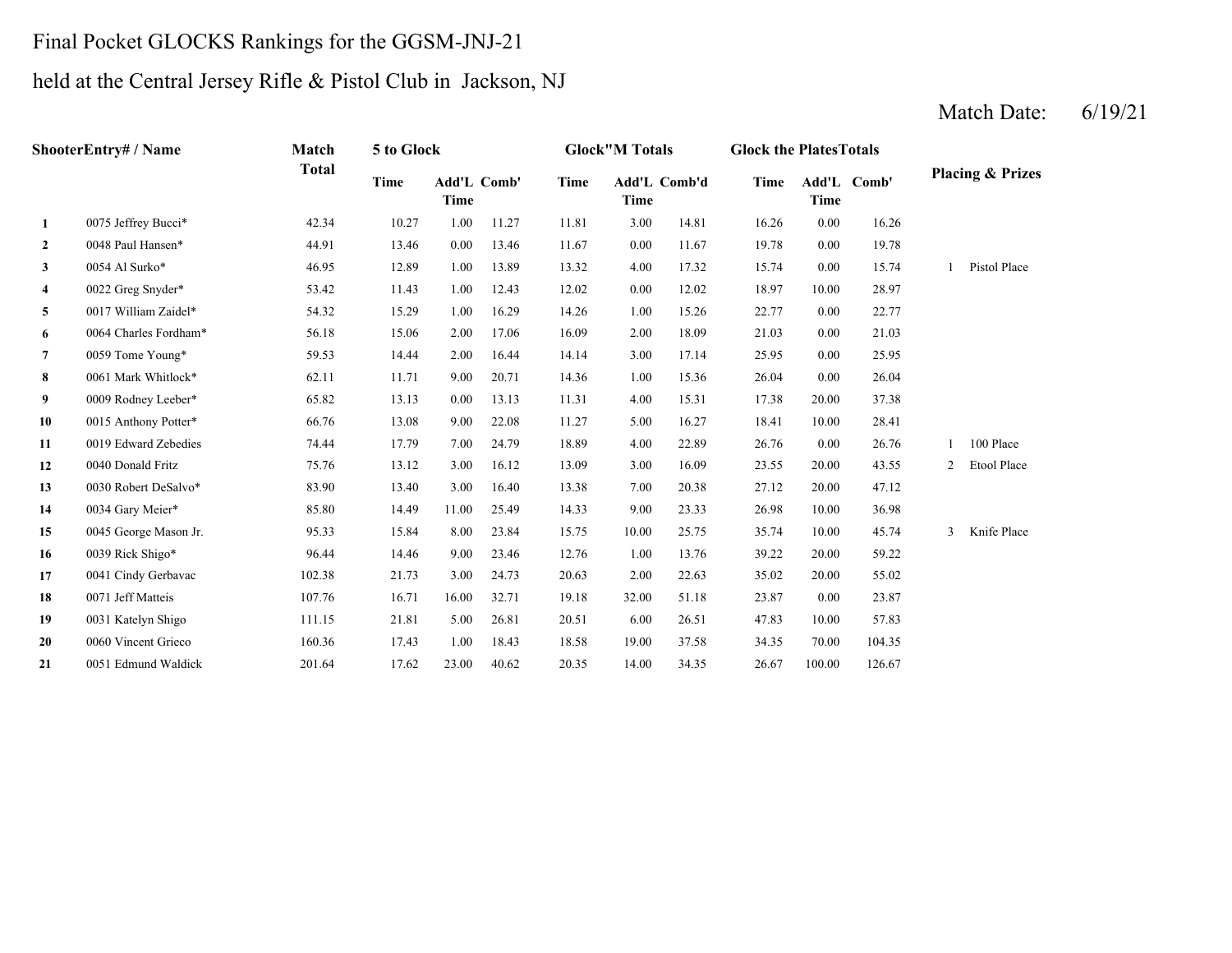## Final Stock MOS Rankings for the GGSM-JNJ-21

# held at the Central Jersey Rifle & Pistol Club in Jackson, NJ

|                         | ShooterEntry# / Name   | Match        | 5 to Glock |                     |       |       | <b>Glock</b> "M Totals |       | <b>Glock the Plates Totals</b> |          |             |   |                             |
|-------------------------|------------------------|--------------|------------|---------------------|-------|-------|------------------------|-------|--------------------------------|----------|-------------|---|-----------------------------|
|                         |                        | <b>Total</b> | Time       | Add'L Comb'<br>Time |       | Time  | Add'L Comb'd<br>Time   |       | Time                           | Time     | Add'L Comb' |   | <b>Placing &amp; Prizes</b> |
| $\mathbf{1}$            | 0037 Jimmy Sheu*       | 43.78        | 14.93      | 0.00                | 14.93 | 13.63 | 3.00                   | 16.63 | 12.22                          | 0.00     | 12.22       |   | 100 Place                   |
| $\mathbf{2}$            | 0023 Greg Snyder*      | 43.99        | 15.85      | 1.00                | 16.85 | 14.29 | 0.00                   | 14.29 | 12.85                          | 0.00     | 12.85       |   |                             |
| $\mathbf{3}$            | 0056 Rick Shigo*       | 63.85        | 21.08      | 2.00                | 23.08 | 19.33 | 1.00                   | 20.33 | 20.44                          | $0.00\,$ | 20.44       |   |                             |
| $\overline{\mathbf{4}}$ | 0018 William Zaidel*   | 73.78        | 18.08      | 17.00               | 35.08 | 18.65 | 4.00                   | 22.65 | 16.05                          | 0.00     | 16.05       |   |                             |
| 5                       | 0076 Patrick Masi      | 78.66        | 18.45      | 12.00               | 30.45 | 19.34 | 9.00                   | 28.34 | 19.87                          | $0.00\,$ | 19.87       |   | 100 Place                   |
| 6                       | 0062 Mark Whitlock*    | 79.33        | 18.45      | 6.00                | 24.45 | 13.82 | 20.00                  | 33.82 | 21.06                          | $0.00\,$ | 21.06       |   |                             |
| $\overline{7}$          | 0026 Douglas Henderson | 79.78        | 19.51      | 14.00               | 33.51 | 21.97 | 6.00                   | 27.97 | 18.30                          | 0.00     | 18.30       | 2 | Etool Place                 |
| 8                       | 0055 John Mihalik III  | 83.43        | 26.30      | 10.00               | 36.30 | 20.15 | 6.00                   | 26.15 | 20.98                          | 0.00     | 20.98       | 3 | Knife Place                 |
| 9                       | 0065 Charles Fordham*  | 83.81        | 19.89      | 16.00               | 35.89 | 17.65 | 14.00                  | 31.65 | 16.27                          | $0.00\,$ | 16.27       |   |                             |
| 10                      | 0007 Skip Loughlin     | 84.24        | 24.04      | 5.00                | 29.04 | 26.81 | 3.00                   | 29.81 | 25.39                          | 0.00     | 25.39       |   |                             |
| 11                      | 0012 Adam Maurer       | 90.72        | 26.27      | 16.00               | 42.27 | 17.39 | 3.00                   | 20.39 | 28.06                          | $0.00\,$ | 28.06       |   |                             |
| 12                      | 0068 Katie Bernotsky   | 102.48       | 22.44      | 25.00               | 47.44 | 19.26 | 20.00                  | 39.26 | 15.78                          | $0.00\,$ | 15.78       |   |                             |
| 13                      | 0008 Anthony Leonetti  | 114.71       | 23.91      | 20.00               | 43.91 | 22.92 | 21.00                  | 43.92 | 26.88                          | 0.00     | 26.88       |   |                             |
| 14                      | 0020 Edward Zebedies   | 119.87       | 32.51      | 10.00               | 42.51 | 30.52 | 1.00                   | 31.52 | 45.84                          | $0.00\,$ | 45.84       |   |                             |
| 15                      | 0077 Daniel Naif       | 129.23       | 24.64      | 26.00               | 50.64 | 31.18 | 15.00                  | 46.18 | 32.41                          | $0.00\,$ | 32.41       |   |                             |
| 16                      | 0001 Anthony Luzynski  | 129.35       | 37.99      | 9.00                | 46.99 | 33.93 | 6.00                   | 39.93 | 42.43                          | $0.00\,$ | 42.43       |   |                             |
| 17                      | 0004 Gary Hughes       | 226.81       | 29.69      | 40.00               | 69.69 | 30.15 | 33.00                  | 63.15 | 63.97                          | 30.00    | 93.97       |   |                             |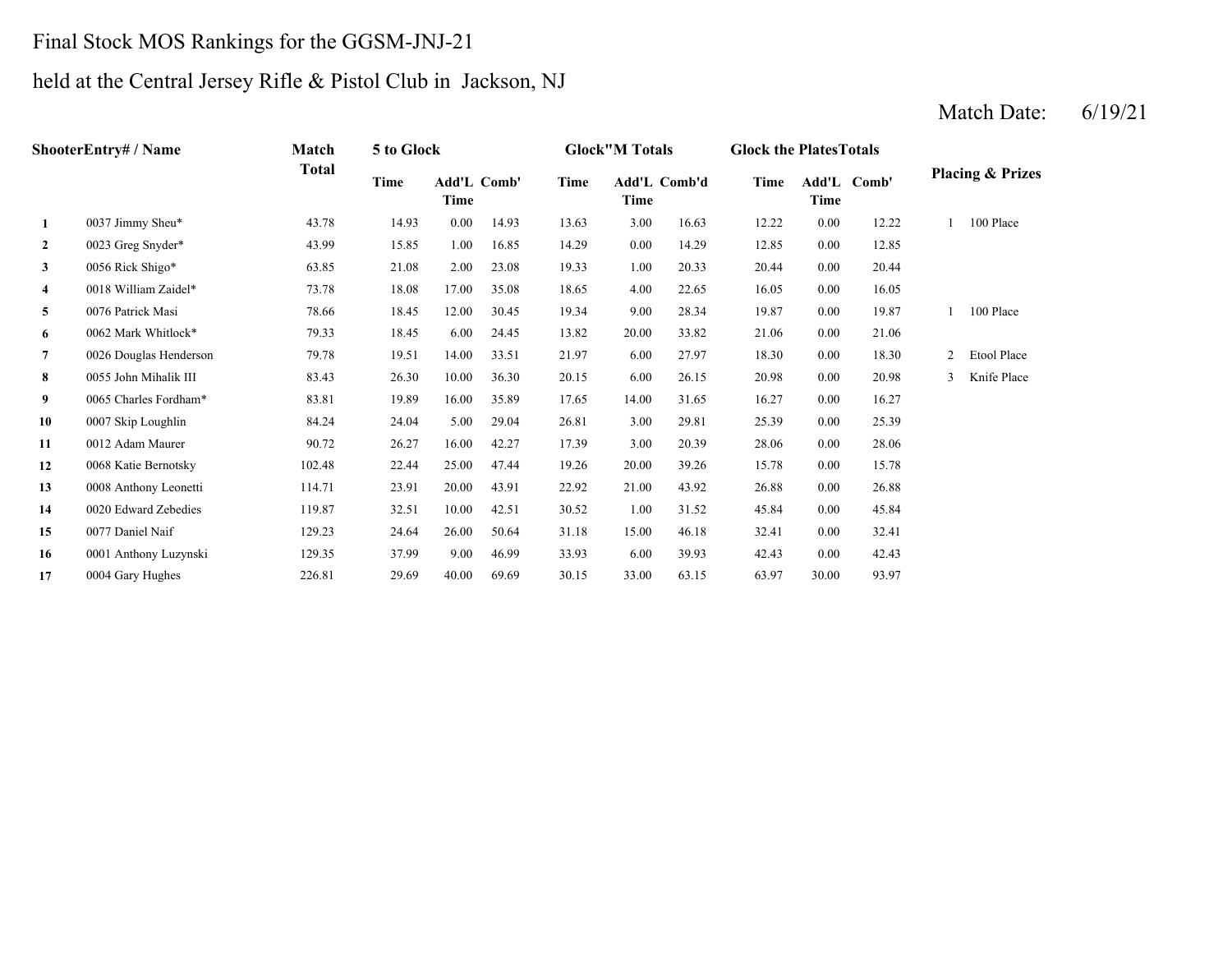Match Date:

**The following scores have not been included in the above results due to administrative issues or scoring errors Please call the GSSF office (770) 437-4718 as soon as possible for further clarification. Thank you.**

**Shooters who did not finish the match...**

#### **Shooters who did not show**

0050 **1**David Correia

0003 **2**Shuang Zhang

**7/22/2021 12:55:25 PM Jackson, NJ**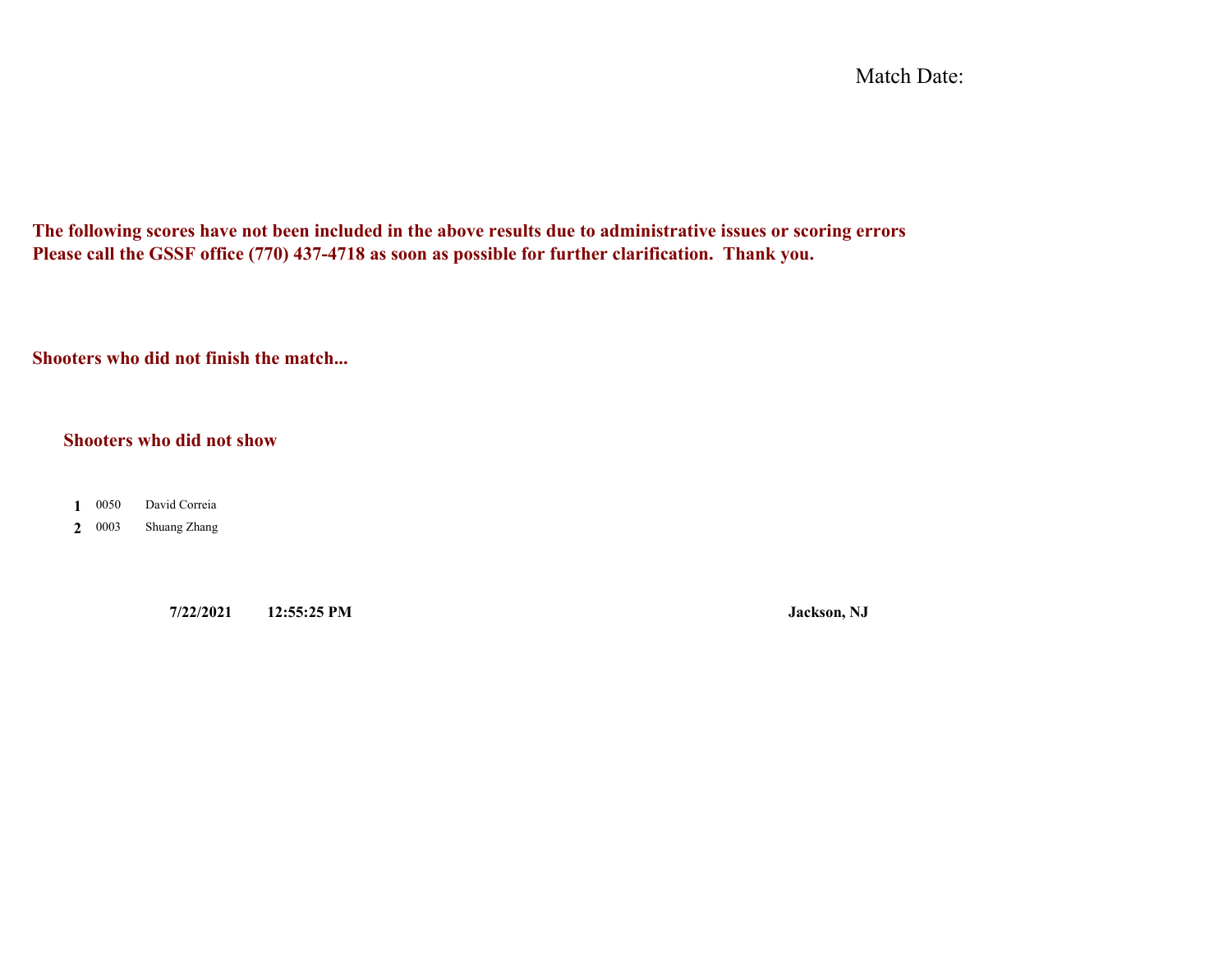## Final Civilian Rankings for the Garden State Regional Classic XXVII

## held at the Central Jersey Rifle & Pistol Club in Jackson, NJ

|                | ShooterEntry# / Name  | Match        | 5 to Glock |       |             |             | <b>Glock</b> "M Totals |              | <b>Glock the PlatesTotals</b> |       |             |                |                             |                            |
|----------------|-----------------------|--------------|------------|-------|-------------|-------------|------------------------|--------------|-------------------------------|-------|-------------|----------------|-----------------------------|----------------------------|
|                |                       | <b>Total</b> | Time       | Time  | Add'L Comb' | <b>Time</b> | Time                   | Add'L Comb'd | Time                          | Time  | Add'L Comb' |                | <b>Placing &amp; Prizes</b> | <b>Categories</b>          |
| $\mathbf{1}$   | 0018 Don Rutherford   | 70.93        | 24.34      | 4.00  | 28.34       | 22.23       | 1.00                   | 23.23        | 19.36                         | 0.00  | 19.36       |                | 75 Super Senior             | Super Senior               |
| $\mathbf{1}$   |                       | 70.93        | 24.34      | 4.00  | 28.34       | 22.23       | 1.00                   | 23.23        | 19.36                         | 0.00  | 19.36       | $\mathbf{1}$   | Pistol Place                | Super Senior               |
| $\overline{2}$ | 0004 Thomas Riggs     | 82.75        | 26.98      | 7.00  | 33.98       | 24.00       | 1.00                   | 25.00        | 23.77                         | 0.00  | 23.77       |                | 75 Senior                   | Senior                     |
| $\overline{2}$ |                       | 82.75        | 26.98      | 7.00  | 33.98       | 24.00       | 1.00                   | 25.00        | 23.77                         | 0.00  | 23.77       | $\overline{2}$ | 100 Place                   | Senior                     |
| $\mathbf{3}$   | 0051 Steven Schindler | 83.31        | 24.62      | 12.00 | 36.62       | 19.95       | 5.00                   | 24.95        | 21.74                         | 0.00  | 21.74       | 3              | 75 Place                    | Senior                     |
| $\overline{4}$ | 0031 Keith Seeley     | 83.60        | 27.69      | 4.00  | 31.69       | 26.27       | 3.00                   | 29.27        | 22.64                         | 0.00  | 22.64       |                |                             | Super Senior               |
| 5              | 0039 Skip Loughlin    | 85.25        | 30.26      | 5.00  | 35.26       | 26.58       | 1.00                   | 27.58        | 22.41                         | 0.00  | 22.41       |                |                             | Super Senior               |
| 6              | 0154 Matthew Tufano   | 86.45        | 18.84      | 12.00 | 30.84       | 16.10       | 21.00                  | 37.10        | 18.51                         | 0.00  | 18.51       |                | 50 Random                   |                            |
| $\overline{7}$ | 0191 Jeff Matteis     | 95.68        | 24.41      | 16.00 | 40.41       | 25.16       | 9.00                   | 34.16        | 21.11                         | 0.00  | 21.11       |                |                             | Senior                     |
| 8              | 0077 Thomas Williams  | 99.58        | 31.64      | 3.00  | 34.64       | 30.67       | 1.00                   | 31.67        | 33.27                         | 0.00  | 33.27       |                |                             | Super Senior               |
| 9              | 0073 Edward Zebedies  | 100.45       | 34.33      | 5.00  | 39.33       | 29.11       | 5.00                   | 34.11        | 27.01                         | 0.00  | 27.01       |                | 75 Challenged               | Senior, Challenged         |
| 10             | 0101 Aaron Williams   | 104.15       | 30.75      | 2.00  | 32.75       | 37.21       | 6.00                   | 43.21        | 28.19                         | 0.00  | 28.19       |                |                             |                            |
| 11             | 0094 Timothy Skinner  | 104.52       | 29.35      | 16.00 | 45.35       | 29.92       | 4.00                   | 33.92        | 25.25                         | 0.00  | 25.25       |                |                             | Senior                     |
| 12             | 0087 Patrick Masi     | 111.69       | 18.33      | 26.00 | 44.33       | 17.96       | 22.00                  | 39.96        | 27.40                         | 0.00  | 27.40       |                |                             | Super Senior               |
| 13             | 0028 Daniel Naif      | 113.15       | 26.30      | 10.00 | 36.30       | 32.30       | 3.00                   | 35.30        | 31.55                         | 10.00 | 41.55       |                |                             | Senior                     |
| 14             | 0140 Jules Jacob      | 114.86       | 31.44      | 12.00 | 43.44       | 28.51       | 10.00                  | 38.51        | 32.91                         | 0.00  | 32.91       |                |                             | Super Senior               |
| 15             | 0054 Erich Michel     | 115.44       | 23.78      | 9.00  | 32.78       | 28.06       | 10.00                  | 38.06        | 34.60                         | 10.00 | 44.60       |                |                             |                            |
| 16             | 0171 Ray Montgomery   | 116.87       | 27.05      | 29.00 | 56.05       | 25.49       | 4.00                   | 29.49        | 31.33                         | 0.00  | 31.33       |                |                             | Senior                     |
| 17             | 0170 Vincent Grieco   | 122.43       | 23.23      | 15.00 | 38.23       | 23.57       | 10.00                  | 33.57        | 40.63                         | 10.00 | 50.63       |                |                             | Super Senior               |
| 18             | 0190 Katie Bernotsky  | 130.92       | 21.72      | 38.00 | 59.72       | 23.51       | 24.00                  | 47.51        | 23.69                         | 0.00  | 23.69       |                | 75 Adult Female             | <b>Adult Female</b>        |
| 19             | 0066 Tyler Morris     | 132.07       | 32.54      | 15.00 | 47.54       | 40.61       | 17.00                  | 57.61        | 26.92                         | 0.00  | 26.92       |                |                             |                            |
| 20             | 0116 Rachel Planer    | 133.63       | 34.36      | 11.00 | 45.36       | 34.47       | 14.00                  | 48.47        | 39.80                         | 0.00  | 39.80       |                |                             | Adult Female               |
| 21             | 0217 Cindy Gerbavac   | 135.27       | 23.65      | 37.00 | 60.65       | 29.12       | 19.00                  | 48.12        | 26.50                         | 0.00  | 26.50       |                |                             | <b>Adult Female</b>        |
| 22             | 0012 Marina Estevez   | 137.98       | 26.64      | 25.00 | 51.64       | 21.69       | 20.00                  | 41.69        | 44.65                         | 0.00  | 44.65       |                |                             | <b>Adult Female</b>        |
| 23             | 0105 Ashley Ruikis    | 139.10       | 31.25      | 15.00 | 46.25       | 32.17       | 22.00                  | 54.17        | 38.68                         | 0.00  | 38.68       |                |                             | Senior                     |
| 24             | 0056 Karl Michel      | 140.24       | 30.29      | 21.00 | 51.29       | 33.40       | 24.00                  | 57.40        | 31.55                         | 0.00  | 31.55       |                |                             |                            |
| 25             | 0062 Adam Maurer      | 144.10       | 26.87      | 5.00  | 31.87       | 24.50       | 36.00                  | 60.50        | 41.73                         | 10.00 | 51.73       |                |                             |                            |
| 26             | 0022 Virginia Crowell | 145.94       | 38.84      | 13.00 | 51.84       | 36.42       | 9.00                   | 45.42        | 48.68                         | 0.00  | 48.68       |                |                             | Adult Female, Super Senior |
| 27             | 0124 Tamire McKenna   | 147.55       | 35.84      | 13.00 | 48.84       | 35.10       | 14.00                  | 49.10        | 49.61                         | 0.00  | 49.61       |                | 50 Random                   | Adult Female, Senior       |
| 28             | 0006 Anthony Crisci   | 157.28       | 37.28      | 10.00 | 47.28       | 34.93       | 15.00                  | 49.93        | 50.07                         | 10.00 | 60.07       |                |                             | Super Senior               |
| 29             | 0026 Jim Backus       | 170.65       | 36.27      | 35.00 | 71.27       | 30.91       | 22.00                  | 52.91        | 46.47                         | 0.00  | 46.47       |                |                             | Super Senior               |
| 30             | 0129 Martin Vavra     | 185.62       | 41.17      | 26.00 | 67.17       | 39.55       | 9.00                   | 48.55        | 59.90                         | 10.00 | 69.90       |                |                             | Super Senior               |
| 31             | 0121 James Scott      | 191.79       | 23.27      | 31.00 | 54.27       | 23.75       | 35.00                  | 58.75        | 48.77                         | 30.00 | 78.77       |                |                             |                            |
| 32             | 0148 Edmund Waldick   | 192.18       | 27.12      | 48.00 | 75.12       | 25.50       | 15.00                  | 40.50        | 36.56                         | 40.00 | 76.56       |                | 50 Random                   | Senior                     |
| 33             | 0041 Anthony Leonetti | 192.22       | 21.93      | 23.00 | 44.93       | 23.34       | 40.00                  | 63.34        | 43.95                         | 40.00 | 83.95       |                |                             | Super Senior               |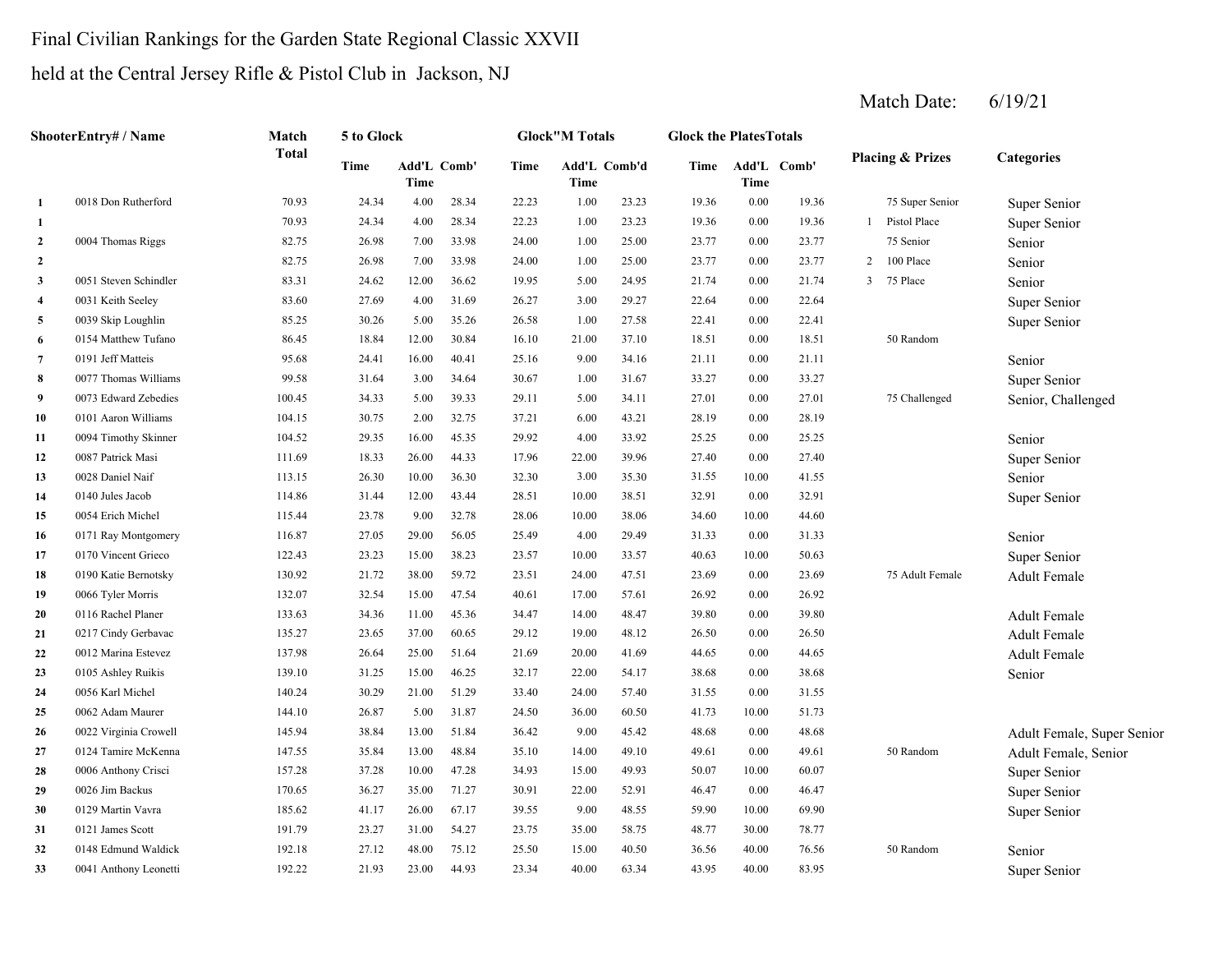|    | ShooterEntry# / Name | Match        | 5 to Glock |                            |        |        | <b>Glock"M Totals</b>       |        | <b>Glock the Plates Totals</b> |        |             |                             |                     |
|----|----------------------|--------------|------------|----------------------------|--------|--------|-----------------------------|--------|--------------------------------|--------|-------------|-----------------------------|---------------------|
|    |                      | <b>Total</b> | Time       | <b>Add'L Comb'</b><br>Time |        | Time   | <b>Add'L Comb'd</b><br>Time |        | Time                           | Time   | Add'L Comb' | <b>Placing &amp; Prizes</b> | <b>Categories</b>   |
| 34 | 0100 Katelyn Shigo   | 197.56       | 36.53      | 40.00                      | 76.53  | 42.10  | 29.00                       | 71.10  | 49.93                          | 0.00   | 49.93       |                             | <b>Adult Female</b> |
| 35 | 0166 Brad Park       | 202.19       | 33.48      | 35.00                      | 68.48  | 34.06  | 49.00                       | 83.06  | 50.65                          | 0.00   | 50.65       | 50 Random                   |                     |
| 36 | 0175 Douglas Bowie   | 210.31       | 23.66      | 54.00                      | 77.66  | 28.51  | 62.00                       | 90.51  | 42.14                          | 0.00   | 42.14       | 2 year membership rei       |                     |
| 37 | 0033 Ralph Wihlborg  | 213.34       | 44.89      | 50.00                      | 94.89  | 41.82  | 16.00                       | 57.82  | 60.63                          | 0.00   | 60.63       |                             | Senior, Challenged  |
| 38 | 0126 Elyse Williams  | 213.58       | 30.90      | 43.00                      | 73.90  | 39.42  | 26.00                       | 65.42  | 54.26                          | 20.00  | 74.26       |                             | Adult Female        |
| 39 | 0192 Mark Garahan    | 265.17       | 20.05      | 83.00                      | 103.05 | 25.08  | 31.00                       | 56.08  | 46.04                          | 60.00  | 106.04      |                             |                     |
| 40 | 0032 Mike Syracuse   | 318.72       | 34.90      | 65.00                      | 99.90  | 33.61  | 78.00                       | 111.61 | 57.21                          | 50.00  | 107.21      |                             |                     |
| 41 | 0050 Nicole Williams | 360.28       | 24.15      | 62.00                      | 86.15  | 26.82  | 74.00                       | 100.82 | 53.31                          | 120.00 | 173.31      |                             | <b>Adult Female</b> |
| 42 | 0024 Beth Crowell    | 393.87       | 42.77      | 64.00                      | 106.77 | 35.84  | 60.00                       | 95.84  | 81.26                          | 110.00 | 191.26      |                             | <b>Adult Female</b> |
| 43 | 0010 Drew Boggess    | 429.67       | 49.65      | 80.00                      | 129.65 | 51.31  | 33.00                       | 84.31  | 95.71                          | 120.00 | 215.71      |                             | Super Senior        |
| 44 | 0065 Karl Maurer     | 455.88       | 46.41      | 131.00                     | 177.41 | 47.19  | 67.00                       | 114.19 | 74.28                          | 90.00  | 164.28      | 75 Junior Male              | Junior Male         |
| 44 |                      | 455.88       | 46.41      | 131.00                     | 177.41 | 47.19  | 67.00                       | 114.19 | 74.28                          | 90.00  | 164.28      | 50 Random                   | Junior Male         |
| 45 | 0131 Daniel Golenda  | 460.14       | 53.80      | 60.00                      | 113.80 | 56.86  | 70.00                       | 126.86 | 129.48                         | 90.00  | 219.48      |                             |                     |
| 46 | 0064 C. F Maurer III | 530.87       | 63.79      | 79.00                      | 142.79 | 57.56  | 102.00                      | 159.56 | 88.52                          | 140.00 | 228.52      |                             | Super Senior        |
| 47 | 0109 Scott Perino    | 1,302.54     | 25.61      | 67.00                      | 92.61  | 299.97 | 270.00                      | 569.97 | 399.96                         | 240.00 | 639.96      |                             |                     |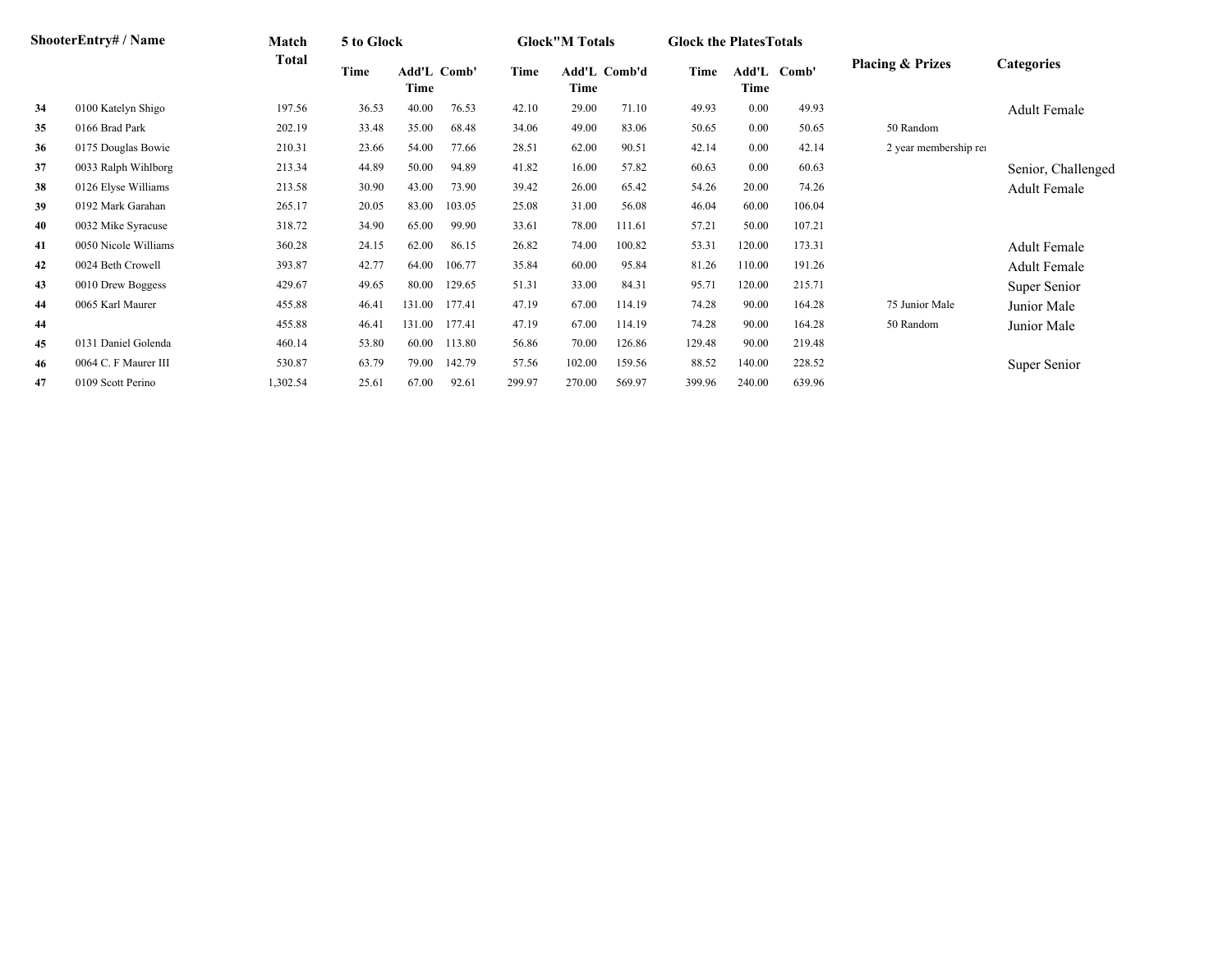## Final Competition Rankings for the Garden State Regional Classic XXVII

## held at the Central Jersey Rifle & Pistol Club in Jackson, NJ

|              | ShooterEntry# / Name    | Match        | 5 to Glock |       |             |       | <b>Glock</b> "M Totals |              | <b>Glock the Plates Totals</b> |          |             |                |                             |
|--------------|-------------------------|--------------|------------|-------|-------------|-------|------------------------|--------------|--------------------------------|----------|-------------|----------------|-----------------------------|
|              |                         | <b>Total</b> | Time       | Time  | Add'L Comb' | Time  | Time                   | Add'L Comb'd | Time                           | Time     | Add'L Comb' |                | <b>Placing &amp; Prizes</b> |
| 1            | 0081 Greg Snyder*       | 52.76        | 17.29      | 0.00  | 17.29       | 17.13 | 3.00                   | 20.13        | 15.34                          | 0.00     | 15.34       | $\overline{2}$ | 100 Place                   |
| $\mathbf{2}$ | 0045 Rodney Leeber*     | 56.13        | 18.60      | 4.00  | 22.60       | 16.97 | 1.00                   | 17.97        | 15.56                          | 0.00     | 15.56       | $\mathbf{1}$   | Pistol Place                |
| 3            | 0137 Paul Hansen*       | 56.88        | 20.02      | 3.00  | 23.02       | 17.56 | 0.00                   | 17.56        | 16.30                          | 0.00     | 16.30       |                |                             |
| 4            | 0212 Michael Prodan     | 57.43        | 15.75      | 6.00  | 21.75       | 13.81 | 7.00                   | 20.81        | 14.87                          | $0.00\,$ | 14.87       | $\mathbf{1}$   | Pistol Place                |
| 5            | 0214 Jeffrey Bucci*     | 59.41        | 16.23      | 10.00 | 26.23       | 14.83 | 4.00                   | 18.83        | 14.35                          | 0.00     | 14.35       |                |                             |
| 6            | 0099 Robert DeSalvo*    | 63.15        | 20.74      | 2.00  | 22.74       | 17.61 | 7.00                   | 24.61        | 15.80                          | 0.00     | 15.80       |                |                             |
| 7            | 0197 Phillip DeGrande*  | 63.95        | 19.23      | 4.00  | 23.23       | 16.20 | 10.00                  | 26.20        | 14.52                          | 0.00     | 14.52       |                |                             |
| 8            | 0184 Victor Colon*      | 64.37        | 15.52      | 9.00  | 24.52       | 15.27 | 3.00                   | 18.27        | 21.58                          | 0.00     | 21.58       |                |                             |
| 9            | 0070 William Zaidel*    | 64.84        | 20.03      | 4.00  | 24.03       | 17.46 | 6.00                   | 23.46        | 17.35                          | 0.00     | 17.35       |                |                             |
| 10           | 0203 Donald Knice*      | 64.94        | 17.35      | 6.00  | 23.35       | 21.44 | 3.00                   | 24.44        | 17.15                          | 0.00     | 17.15       |                |                             |
| 11           | 0159 Al Surko*          | 66.52        | 16.82      | 11.00 | 27.82       | 15.20 | 7.00                   | 22.20        | 16.50                          | 0.00     | 16.50       |                |                             |
| 12           | 0095 Chris Perino*      | 68.16        | 17.17      | 5.00  | 22.17       | 18.05 | 7.00                   | 25.05        | 20.94                          | 0.00     | 20.94       |                |                             |
| 13           | 0200 Michael Sheehan*   | 69.29        | 18.59      | 11.00 | 29.59       | 16.03 | 7.00                   | 23.03        | 16.67                          | $0.00\,$ | 16.67       |                |                             |
| 14           | 0168 Tome Young*        | 72.78        | 19.34      | 7.00  | 26.34       | 18.28 | 6.00                   | 24.28        | 22.16                          | 0.00     | 22.16       |                |                             |
| 15           | 0090 Roger Read*        | 74.33        | 16.24      | 20.00 | 36.24       | 14.10 | 8.00                   | 22.10        | 15.99                          | $0.00\,$ | 15.99       |                |                             |
| 16           | 0067 Anthony Potter*    | 76.10        | 15.04      | 18.00 | 33.04       | 13.86 | 10.00                  | 23.86        | 19.20                          | 0.00     | 19.20       |                |                             |
| 17           | 0088 Patrick Masi       | 79.23        | 17.76      | 20.00 | 37.76       | 20.57 | 3.00                   | 23.57        | 17.90                          | 0.00     | 17.90       | $\overline{2}$ | 100 Place                   |
| 18           | 0015 Paul Robinson      | 80.10        | 18.23      | 15.00 | 33.23       | 20.76 | 2.00                   | 22.76        | 24.11                          | 0.00     | 24.11       | 3              | 75 Place                    |
| 19           | 0019 Don Rutherford     | 82.54        | 25.81      | 10.00 | 35.81       | 20.62 | 7.00                   | 27.62        | 19.11                          | 0.00     | 19.11       |                |                             |
| 20           | 0005 Thomas Riggs       | 84.95        | 28.30      | 3.00  | 31.30       | 26.42 | 7.00                   | 33.42        | 20.23                          | $0.00\,$ | 20.23       |                |                             |
| 21           | 0146 David Correia      | 91.10        | 23.98      | 16.00 | 39.98       | 20.38 | 7.00                   | 27.38        | 23.74                          | 0.00     | 23.74       |                |                             |
| 22           | 0194 Daniel Wang*       | 93.36        | 18.63      | 25.00 | 43.63       | 21.82 | 6.00                   | 27.82        | 21.91                          | 0.00     | 21.91       |                |                             |
| 23           | 0155 Matthew Tufano     | 98.60        | 19.97      | 21.00 | 40.97       | 17.74 | 23.00                  | 40.74        | 16.89                          | 0.00     | 16.89       |                |                             |
| 24           | 0102 Aaron Williams     | 103.48       | 26.82      | 8.00  | 34.82       | 27.19 | 11.00                  | 38.19        | 30.47                          | 0.00     | 30.47       |                |                             |
| 25           | 0078 Thomas Williams    | 103.65       | 32.06      | 3.00  | 35.06       | 28.28 | 0.00                   | 28.28        | 40.31                          | 0.00     | 40.31       |                |                             |
| 26           | 0060 Frederick Michel*  | 104.97       | 24.22      | 16.00 | 40.22       | 24.08 | 9.00                   | 33.08        | 31.67                          | 0.00     | 31.67       |                |                             |
| 27           | 0143 Jeffrey Poorman    | 112.80       | 19.40      | 13.00 | 32.40       | 26.24 | 4.00                   | 30.24        | 30.16                          | 20.00    | 50.16       |                |                             |
| 28           | 0167 Brad Park          | 114.43       | 30.68      | 12.00 | 42.68       | 28.28 | 6.00                   | 34.28        | 37.47                          | 0.00     | 37.47       |                |                             |
| 29           | 0040 Skip Loughlin      | 120.94       | 37.51      | 11.00 | 48.51       | 28.27 | 12.00                  | 40.27        | 32.16                          | $0.00\,$ | 32.16       |                | 50 Random                   |
| 30           | 0182 Lonnie Jones II    | 128.55       | 20.57      | 26.00 | 46.57       | 24.20 | 14.00                  | 38.20        | 43.78                          | 0.00     | 43.78       |                |                             |
| 31           | 0187 Johnny Szeto       | 130.26       | 31.20      | 21.00 | 52.20       | 27.08 | 6.00                   | 33.08        | 34.98                          | 10.00    | 44.98       |                |                             |
| 32           | 0172 Ray Montgomery     | 136.57       | 30.57      | 36.00 | 66.57       | 27.06 | 17.00                  | 44.06        | 25.94                          | 0.00     | 25.94       |                |                             |
| 33           | 0180 James Doherty      | 137.63       | 31.16      | 25.00 | 56.16       | 26.78 | 20.00                  | 46.78        | 34.69                          | $0.00\,$ | 34.69       |                |                             |
| 34           | 0038 Scott Coughlin     | 143.08       | 32.98      | 17.00 | 49.98       | 27.88 | 21.00                  | 48.88        | 44.22                          | 0.00     | 44.22       |                |                             |
| 35           | 0075 William Cooper Jr. | 143.48       | 24.90      | 38.00 | 62.90       | 21.76 | 25.00                  | 46.76        | 33.82                          | 0.00     | 33.82       |                |                             |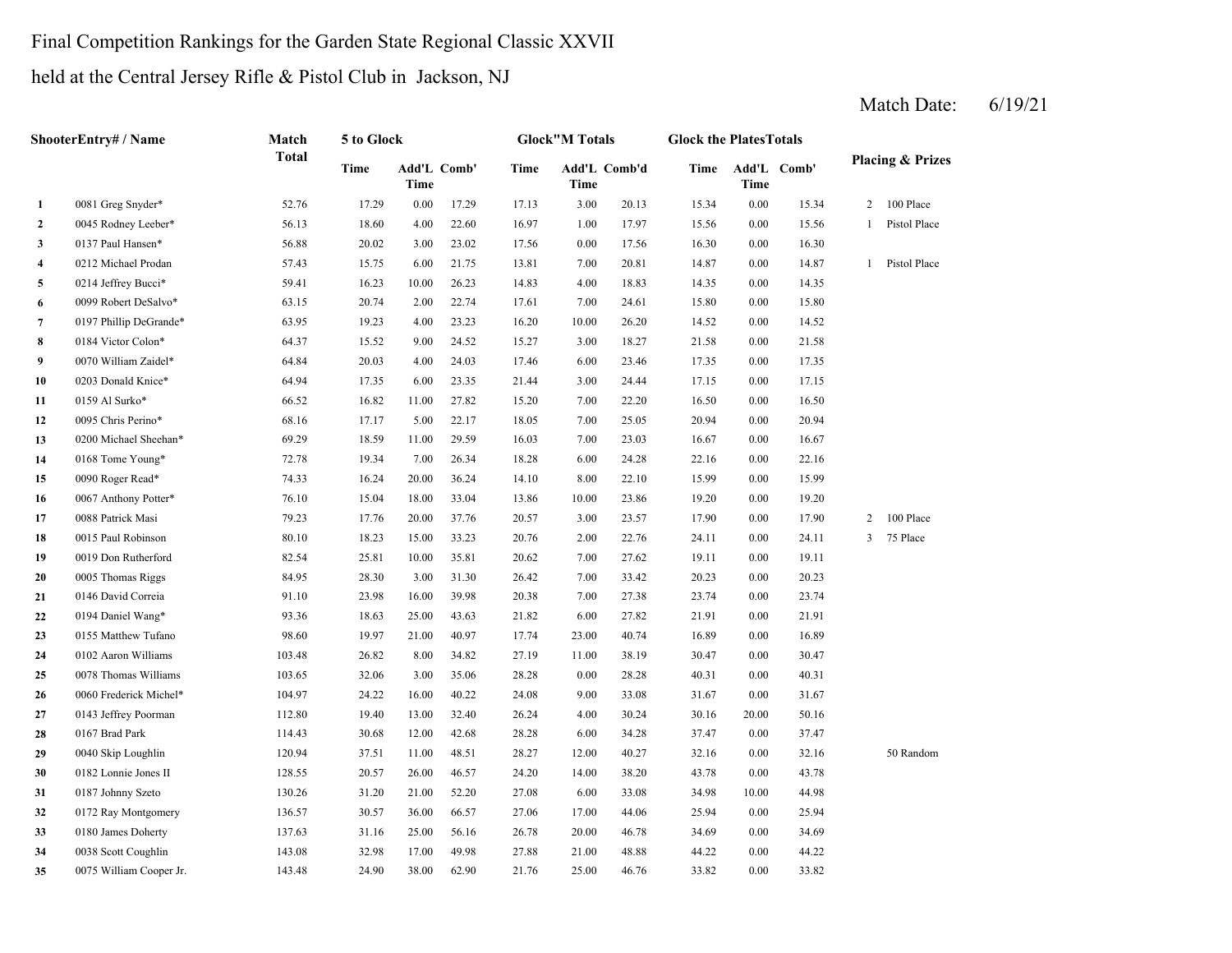|    | <b>ShooterEntry#/Name</b> | Match  | 5 to Glock |                     |        |       | <b>Glock</b> "M Totals |                     | <b>Glock the PlatesTotals</b> |          |             |                             |
|----|---------------------------|--------|------------|---------------------|--------|-------|------------------------|---------------------|-------------------------------|----------|-------------|-----------------------------|
|    |                           | Total  | Time       | Add'L Comb'<br>Time |        | Time  | Time                   | <b>Add'L Comb'd</b> | Time                          | Time     | Add'L Comb' | <b>Placing &amp; Prizes</b> |
| 36 | 0027 Jim Backus           | 146.49 | 34.74      | 22.00               | 56.74  | 32.59 | 18.00                  | 50.59               | 39.16                         | $0.00\,$ | 39.16       |                             |
| 37 | 0193 Mark Garahan         | 156.58 | 22.98      | 43.00               | 65.98  | 21.83 | 37.00                  | 58.83               | 31.77                         | $0.00\,$ | 31.77       |                             |
| 38 | 0007 Anthony Crisci       | 159.78 | 35.39      | 23.00               | 58.39  | 35.25 | 11.00                  | 46.25               | 45.14                         | 10.00    | 55.14       |                             |
| 39 | 0149 Edmund Waldick       | 180.33 | 28.55      | 29.00               | 57.55  | 27.87 | 8.00                   | 35.87               | 36.91                         | 50.00    | 86.91       |                             |
| 40 | 0132 Daniel Fishman       | 180.62 | 34.77      | 7.00                | 41.77  | 28.61 | 31.00                  | 59.61               | 59.24                         | 20.00    | 79.24       |                             |
| 41 | 0110 Scott Perino         | 186.05 | 26.30      | 41.00               | 67.30  | 29.82 | 27.00                  | 56.82               | 41.93                         | 20.00    | 61.93       |                             |
| 42 | 0115 Thomas D'Oria        | 199.82 | 30.29      | 57.00               | 87.29  | 33.53 | 12.00                  | 45.53               | 47.00                         | 20.00    | 67.00       |                             |
| 43 | 0127 Elyse Williams       | 221.96 | 30.32      | 31.00               | 61.32  | 32.85 | 45.00                  | 77.85               | 52.79                         | 30.00    | 82.79       |                             |
| 44 | 0216 James Scott          | 223.80 | 21.51      | 46.00               | 67.51  | 27.29 | 38.00                  | 65.29               | 51.00                         | 40.00    | 91.00       |                             |
| 45 | 0034 Ralph Wihlborg       | 288.70 | 41.82      | 47.00               | 88.82  | 41.19 | 11.00                  | 52.19               | 67.69                         | 80.00    | 147.69      |                             |
| 46 | 0003 Charles Tronicke     | 291.74 | 26.43      | 72.00               | 98.43  | 35.23 | 72.00                  | 107.23              | 46.08                         | 40.00    | 86.08       |                             |
| 47 | 0011 Drew Boggess         | 390.13 | 49.34      | 90.00               | 139.34 | 57.99 | 33.00                  | 90.99               | 89.80                         | 70.00    | 159.80      |                             |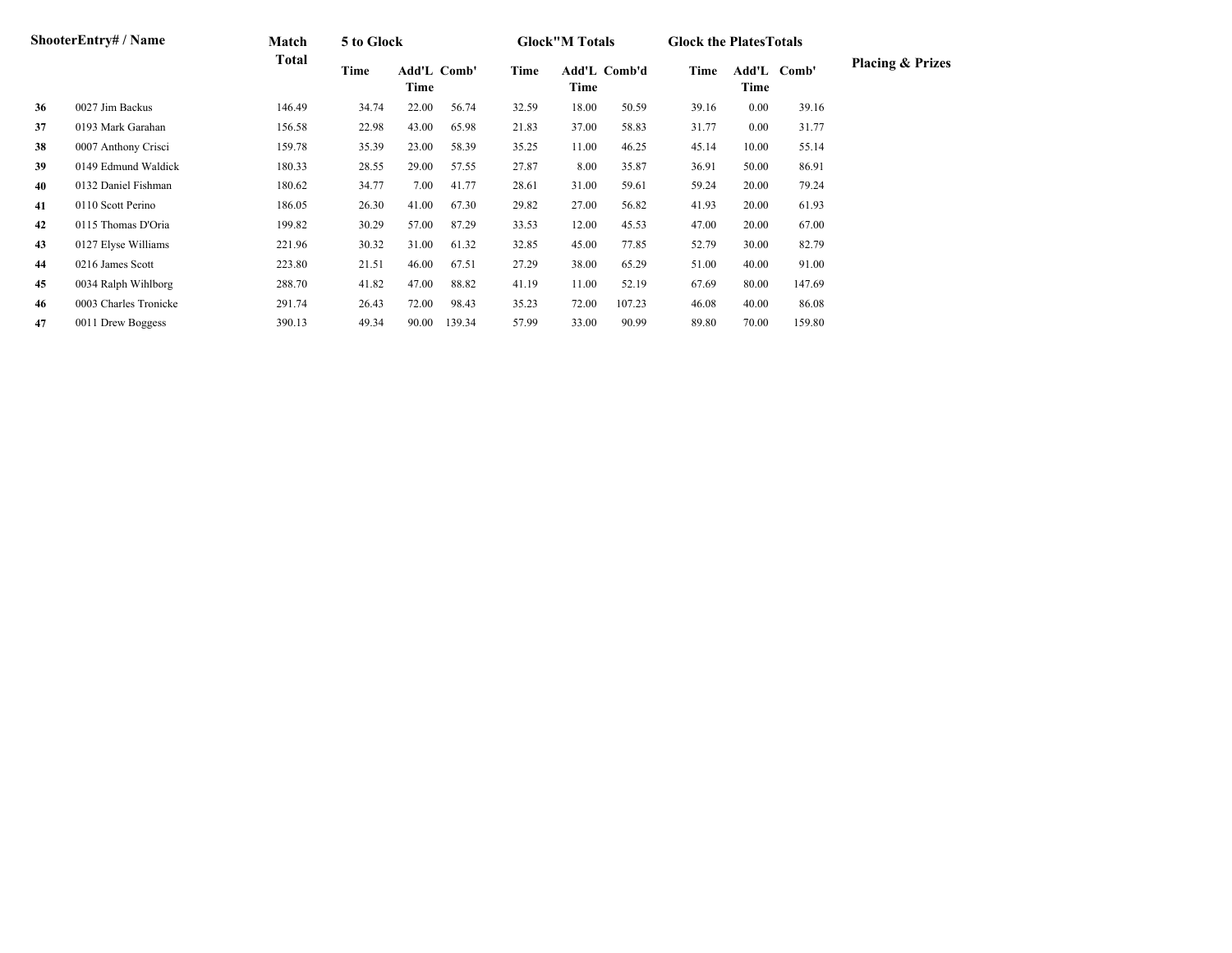## Final Guardian Rankings for the Garden State Regional Classic XXVII

## held at the Central Jersey Rifle & Pistol Club in Jackson, NJ

|                  | <b>ShooterEntry#/Name</b>  | Match        | 5 to Glock |                     |       |       | <b>Glock"M Totals</b> |              | <b>Glock the Plates Totals</b> |       |             |                |                             |                         |
|------------------|----------------------------|--------------|------------|---------------------|-------|-------|-----------------------|--------------|--------------------------------|-------|-------------|----------------|-----------------------------|-------------------------|
|                  |                            | <b>Total</b> | Time       | Add'L Comb'<br>Time |       | Time  | Time                  | Add'L Comb'd | Time                           | Time  | Add'L Comb' |                | <b>Placing &amp; Prizes</b> | <b>Categories</b>       |
| 1                | 0210 Michael Prodan        | 48.23        | 16.28      | 2.00                | 18.28 | 14.65 | 5.00                  | 19.65        | 10.30                          | 0.00  | 10.30       |                | Pistol MatchMeister         |                         |
| $\boldsymbol{2}$ | 0176 Mark Whitlock         | 64.47        | 19.04      | 4.00                | 23.04 | 13.82 | 8.00                  | 21.82        | 19.61                          | 0.00  | 19.61       |                | Pistol Place                |                         |
| 3                | 0123 Donald Fritz          | 67.53        | 20.40      | 7.00                | 27.40 | 16.51 | 7.00                  | 23.51        | 16.62                          | 0.00  | 16.62       | $\overline{2}$ | 100 Place                   |                         |
| 4                | 0112 Daniel D'Oria         | 77.05        | 27.82      | 0.00                | 27.82 | 23.89 | 3.00                  | 26.89        | 22.34                          | 0.00  | 22.34       | $\mathbf{3}$   | 75 Place                    |                         |
| 5                | 0145 David Correia         | 83.15        | 22.90      | 17.00               | 39.90 | 19.59 | 2.00                  | 21.59        | 21.66                          | 0.00  | 21.66       |                |                             |                         |
| 6                | 0013 Paul Robinson         | 84.09        | 19.67      | 14.00               | 33.67 | 18.29 | 9.00                  | 27.29        | 23.13                          | 0.00  | 23.13       |                |                             |                         |
| 7                | 0133 George Mason Jr.      | 85.91        | 24.76      | 10.00               | 34.76 | 22.47 | 6.00                  | 28.47        | 22.68                          | 0.00  | 22.68       |                |                             |                         |
| 8                | 0119 Matt Newkirk          | 94.14        | 17.83      | 15.00               | 32.83 | 16.87 | 24.00                 | 40.87        | 20.44                          | 0.00  | 20.44       |                |                             |                         |
| 9                | 0179 James Doherty         | 95.80        | 36.15      | 6.00                | 42.15 | 25.74 | 0.00                  | 25.74        | 27.91                          | 0.00  | 27.91       |                |                             |                         |
| 10               | 0164 John Mihalik III      | 103.30       | 22.96      | 20.00               | 42.96 | 23.01 | 6.00                  | 29.01        | 31.33                          | 0.00  | 31.33       |                |                             |                         |
| 11               | 0152 Francois Guirgio      | 103.64       | 20.75      | 21.00               | 41.75 | 19.86 | 7.00                  | 26.86        | 35.03                          | 0.00  | 35.03       |                | 2 year membership rei       |                         |
| 12               | 0208 Nicole Figueroa       | 107.05       | 32.34      | 10.00               | 42.34 | 29.98 | 7.00                  | 36.98        | 27.73                          | 0.00  | 27.73       |                | 75 Guardian Female          | Guardian Female         |
| 13               | 0141 Jeffrey Poorman       | 109.76       | 24.63      | 21.00               | 45.63 | 24.35 | 2.00                  | 26.35        | 27.78                          | 10.00 | 37.78       |                |                             |                         |
| 14               | 0048 Thomas E. Williams    | 111.29       | 33.71      | 10.00               | 43.71 | 28.85 | 4.00                  | 32.85        | 34.73                          | 0.00  | 34.73       |                |                             |                         |
| 15               | 0020 Thomas Crowell        | 114.17       | 25.97      | 15.00               | 40.97 | 27.04 | 13.00                 | 40.04        | 33.16                          | 0.00  | 33.16       |                | 75 Super Senior             | Super Senior            |
| 16               | 0186 Johnny Szeto          | 119.19       | 27.33      | 23.00               | 50.33 | 27.70 | 9.00                  | 36.70        | 32.16                          | 0.00  | 32.16       |                |                             |                         |
| 17               | 0181 Lonnie Jones II       | 125.49       | 21.54      | 36.00               | 57.54 | 24.69 | 10.00                 | 34.69        | 33.26                          | 0.00  | 33.26       |                |                             | Super Senior            |
| 18               | 0163 William Borden, Jr.   | 170.39       | 32.33      | 25.00               | 57.33 | 30.96 | 23.00                 | 53.96        | 49.10                          | 10.00 | 59.10       |                | 75 Senior                   | Senior                  |
| 19               | 0151 Heidi Bergmann-Schoch | 203.20       | 37.55      | 38.00               | 75.55 | 36.33 | 30.00                 | 66.33        | 61.32                          | 0.00  | 61.32       |                |                             | Senior, Guardian Female |
| 20               | 0206 Andrew Alicea         | 203.74       | 18.51      | 55.00               | 73.51 | 21.74 | 41.00                 | 62.74        | 37.49                          | 30.00 | 67.49       |                |                             |                         |
| 21               | 0036 Scott Coughlin        | 221.66       | 36.04      | 21.00               | 57.04 | 25.46 | 33.00                 | 58.46        | 56.16                          | 50.00 | 106.16      |                |                             |                         |
| 22               | 0118 Lexi Fiel             | 266.80       | 48.85      | 36.00               | 84.85 | 41.87 | 50.00                 | 91.87        | 70.08                          | 20.00 | 90.08       |                | Pistol Membership Pro       | Guardian Female         |
| 23               | 0153 Thomas Donnellan      | 318.73       | 40.22      | 51.00               | 91.22 | 44.41 | 54.00                 | 98.41        | 79.10                          | 50.00 | 129.10      |                |                             |                         |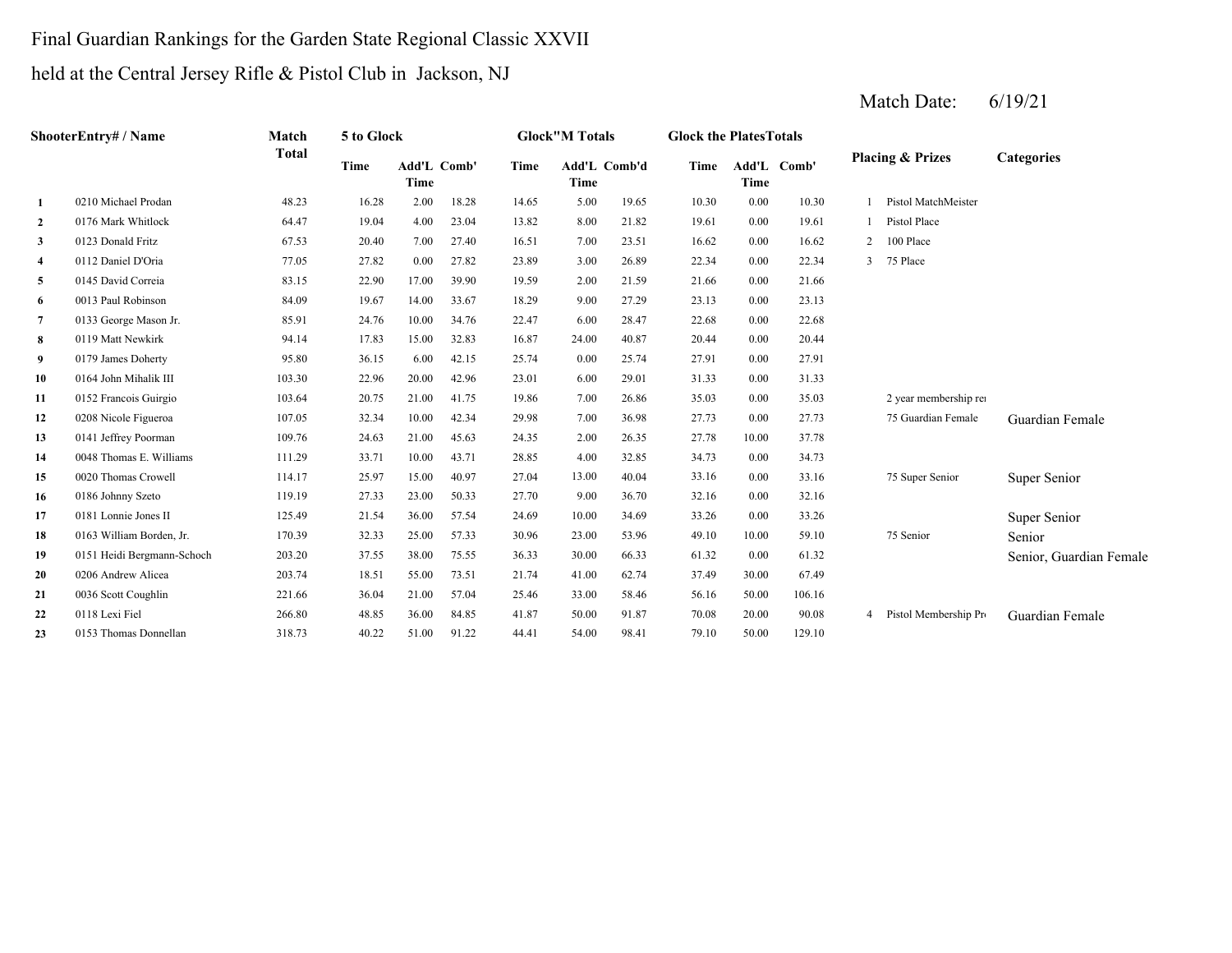## Final Heavy Metal Rankings for the Garden State Regional Classic XXVII

## held at the Central Jersey Rifle & Pistol Club in Jackson, NJ

|                | <b>ShooterEntry#/Name</b> | Match        | 5 to Glock |                            |       |       | <b>Glock"M Totals</b> |              | <b>Glock the PlatesTotals</b> |                     |        |   |                             |
|----------------|---------------------------|--------------|------------|----------------------------|-------|-------|-----------------------|--------------|-------------------------------|---------------------|--------|---|-----------------------------|
|                |                           | <b>Total</b> | Time       | <b>Add'L Comb'</b><br>Time |       | Time  | Time                  | Add'L Comb'd | Time                          | Add'L Comb'<br>Time |        |   | <b>Placing &amp; Prizes</b> |
| 1              | 0084 Greg Snyder*         | 53.89        | 17.56      | 2.00                       | 19.56 | 16.82 | 0.00                  | 16.82        | 17.51                         | 0.00                | 17.51  |   |                             |
| $\mathbf{2}$   | 0139 Paul Hansen*         | 59.41        | 19.99      | 1.00                       | 20.99 | 18.53 | 1.00                  | 19.53        | 18.89                         | 0.00                | 18.89  |   | 2 year membership rei       |
| $\mathbf{2}$   |                           | 59.41        | 19.99      | 1.00                       | 20.99 | 18.53 | 1.00                  | 19.53        | 18.89                         | 0.00                | 18.89  |   | Pistol Place                |
| 3              | 0162 Al Surko*            | 59.63        | 18.32      | 8.00                       | 26.32 | 16.11 | 3.00                  | 19.11        | 14.20                         | 0.00                | 14.20  |   |                             |
| 4              | 0202 Michael Sheehan*     | 65.62        | 20.45      | 6.00                       | 26.45 | 18.87 | 1.00                  | 19.87        | 19.30                         | 0.00                | 19.30  |   |                             |
| 5              | 0092 Roger Read*          | 72.81        | 14.94      | 17.00                      | 31.94 | 14.17 | 6.00                  | 20.17        | 20.70                         | 0.00                | 20.70  |   |                             |
| 6              | 0072 William Zaidel*      | 75.18        | 21.17      | 14.00                      | 35.17 | 18.68 | 3.00                  | 21.68        | 18.33                         | 0.00                | 18.33  |   |                             |
| $\overline{7}$ | 0069 Anthony Potter*      | 75.53        | 18.37      | 9.00                       | 27.37 | 16.45 | 10.00                 | 26.45        | 21.71                         | 0.00                | 21.71  |   |                             |
| 8              | 0086 John Planer*         | 82.56        | 28.02      | 3.00                       | 31.02 | 25.82 | 1.00                  | 26.82        | 24.72                         | 0.00                | 24.72  |   |                             |
| 9              | 0114 Daniel D'Oria        | 85.15        | 32.09      | 0.00                       | 32.09 | 29.12 | 2.00                  | 31.12        | 21.94                         | 0.00                | 21.94  |   | 100 Place                   |
| 10             | 0144 Jeffrey Poorman      | 87.83        | 25.84      | 6.00                       | 31.84 | 23.80 | 6.00                  | 29.80        | 26.19                         | 0.00                | 26.19  | 2 | Etool Place                 |
| 11             | 0174 John Blachniak*      | 88.44        | 22.50      | 7.00                       | 29.50 | 17.44 | 13.00                 | 30.44        | 28.50                         | 0.00                | 28.50  |   |                             |
| 12             | 0030 Daniel Naif          | 89.43        | 29.49      | 1.00                       | 30.49 | 33.57 | 1.00                  | 34.57        | 24.37                         | 0.00                | 24.37  | 3 | Knife Place                 |
| 13             | 0097 Chris Perino*        | 94.44        | 18.21      | 26.00                      | 44.21 | 19.31 | 10.00                 | 29.31        | 20.92                         | 0.00                | 20.92  |   |                             |
| 14             | 0053 Steven Schindler     | 95.10        | 24.24      | 9.00                       | 33.24 | 22.67 | 17.00                 | 39.67        | 22.19                         | 0.00                | 22.19  |   |                             |
| 15             | 0009 Joseph Emanuele* Jr  | 123.88       | 27.57      | 21.00                      | 48.57 | 27.43 | 9.00                  | 36.43        | 38.88                         | 0.00                | 38.88  |   |                             |
| 16             | 0147 David Correia        | 125.25       | 22.36      | 8.00                       | 30.36 | 20.83 | 12.00                 | 32.83        | 32.06                         | 30.00               | 62.06  |   |                             |
| 17             | 0055 Erich Michel         | 180.58       | 28.32      | 24.00                      | 52.32 | 27.19 | 24.00                 | 51.19        | 47.07                         | 30.00               | 77.07  |   |                             |
| 18             | 0117 Rachel Planer        | 203.25       | 48.50      | 21.00                      | 69.50 | 32.30 | 24.00                 | 56.30        | 57.45                         | 20.00               | 77.45  |   |                             |
| 19             | 0076 William Cooper Jr.   | 230.62       | 22.57      | 29.00                      | 51.57 | 20.36 | 41.00                 | 61.36        | 37.69                         | 80.00               | 117.69 |   |                             |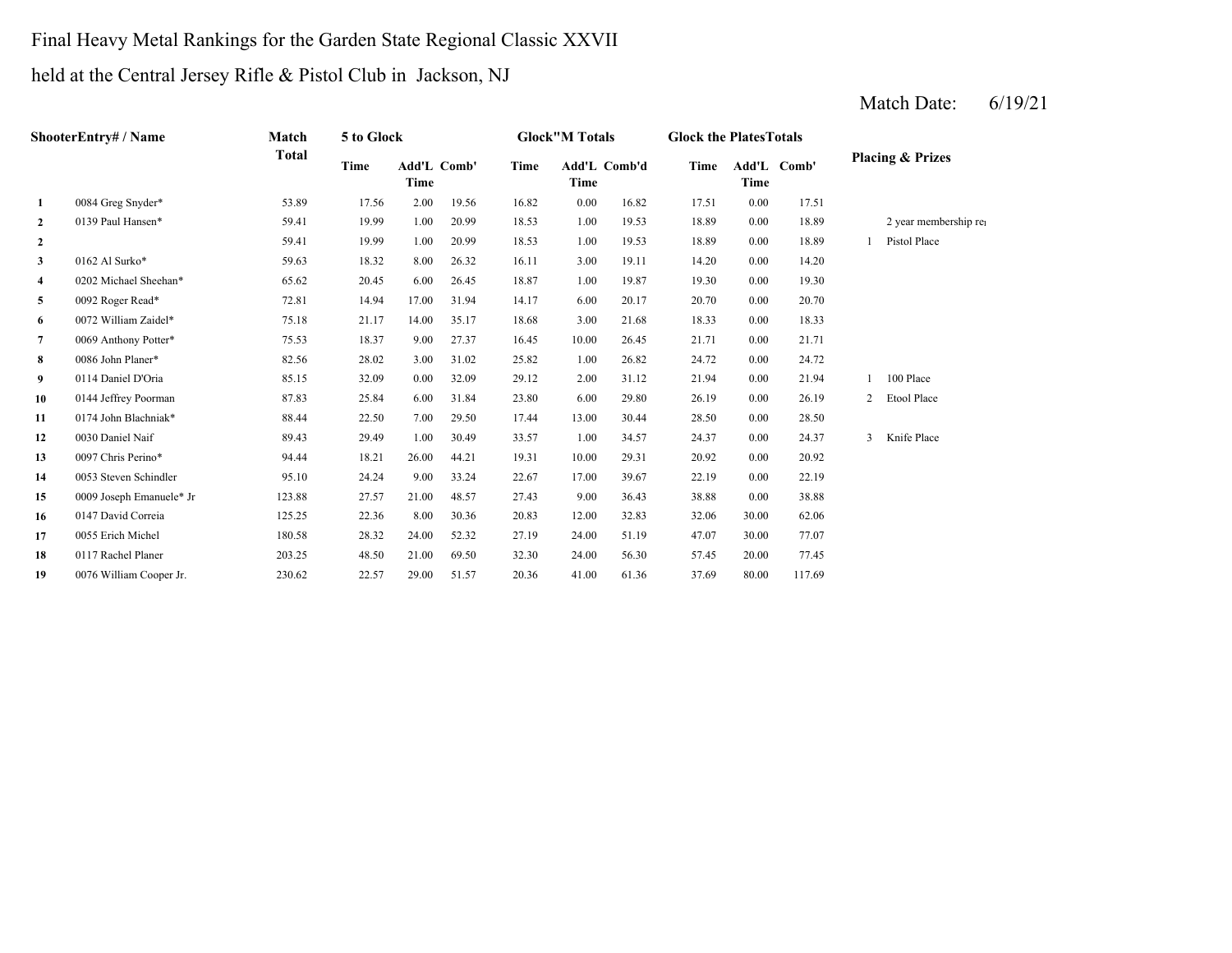## Final Major Sub Rankings for the Garden State Regional Classic XXVII

## held at the Central Jersey Rifle & Pistol Club in Jackson, NJ

|                | <b>ShooterEntry# / Name</b> | Match        | 5 to Glock |                            |       |       | <b>Glock</b> "M Totals |       | <b>Glock the Plates Totals</b> |                     |       |               |                             |
|----------------|-----------------------------|--------------|------------|----------------------------|-------|-------|------------------------|-------|--------------------------------|---------------------|-------|---------------|-----------------------------|
|                |                             | <b>Total</b> | Time       | <b>Add'L Comb'</b><br>Time |       | Time  | Add'L Comb'd<br>Time   |       | Time                           | Add'L Comb'<br>Time |       |               | <b>Placing &amp; Prizes</b> |
| 1              | 0158 Al Surko*              | 48.69        | 12.81      | 5.00                       | 17.81 | 12.35 | 0.00                   | 12.35 | 18.53                          | 0.00                | 18.53 |               | 100 Place                   |
| $\mathbf{2}$   | 0136 Paul Hansen*           | 57.86        | 11.41      | 4.00                       | 15.41 | 12.88 | 0.00                   | 12.88 | 19.57                          | 10.00               | 29.57 |               |                             |
| 3              | 0063 Adam Maurer            | 61.84        | 14.06      | 2.00                       | 16.06 | 14.50 | 1.00                   | 15.50 | 30.28                          | 0.00                | 30.28 |               | 100 Place                   |
| $\overline{4}$ | 0120 Matt Newkirk           | 63.98        | 11.97      | 8.00                       | 19.97 | 12.94 | 4.00                   | 16.94 | 27.07                          | 0.00                | 27.07 | 2             | Etool Place                 |
| 5              | 0188 Charles Fordham*       | 70.87        | 15.75      | 4.00                       | 19.75 | 17.90 | 0.00                   | 17.90 | 23.22                          | 10.00               | 33.22 |               |                             |
| 6              | 0134 George Mason Jr.       | 73.26        | 17.94      | 4.00                       | 21.94 | 16.57 | 0.00                   | 16.57 | 34.75                          | 0.00                | 34.75 | $\mathcal{Z}$ | Knife Place                 |
| 7              | 0089 Daniel Naif            | 106.46       | 21.99      | 3.00                       | 24.99 | 24.67 | 4.00                   | 28.67 | 32.80                          | 20.00               | 52.80 |               |                             |
| 8              | 0059 Frederick Michel*      | 106.54       | 16.28      | 19.00                      | 35.28 | 16.71 | 4.00                   | 20.71 | 30.55                          | 20.00               | 50.55 |               |                             |
| 9              | 0057 Karl Michel            | 116.83       | 17.69      | 14.00                      | 31.69 | 19.72 | 9.00                   | 28.72 | 36.42                          | 20.00               | 56.42 |               |                             |
| 10             | 0122 Gary Carnevale, Sr.    | 256.38       | 19.35      | 71.00                      | 90.35 | 38.72 | 59.00                  | 97.72 | 48.31                          | 20.00               | 68.31 |               |                             |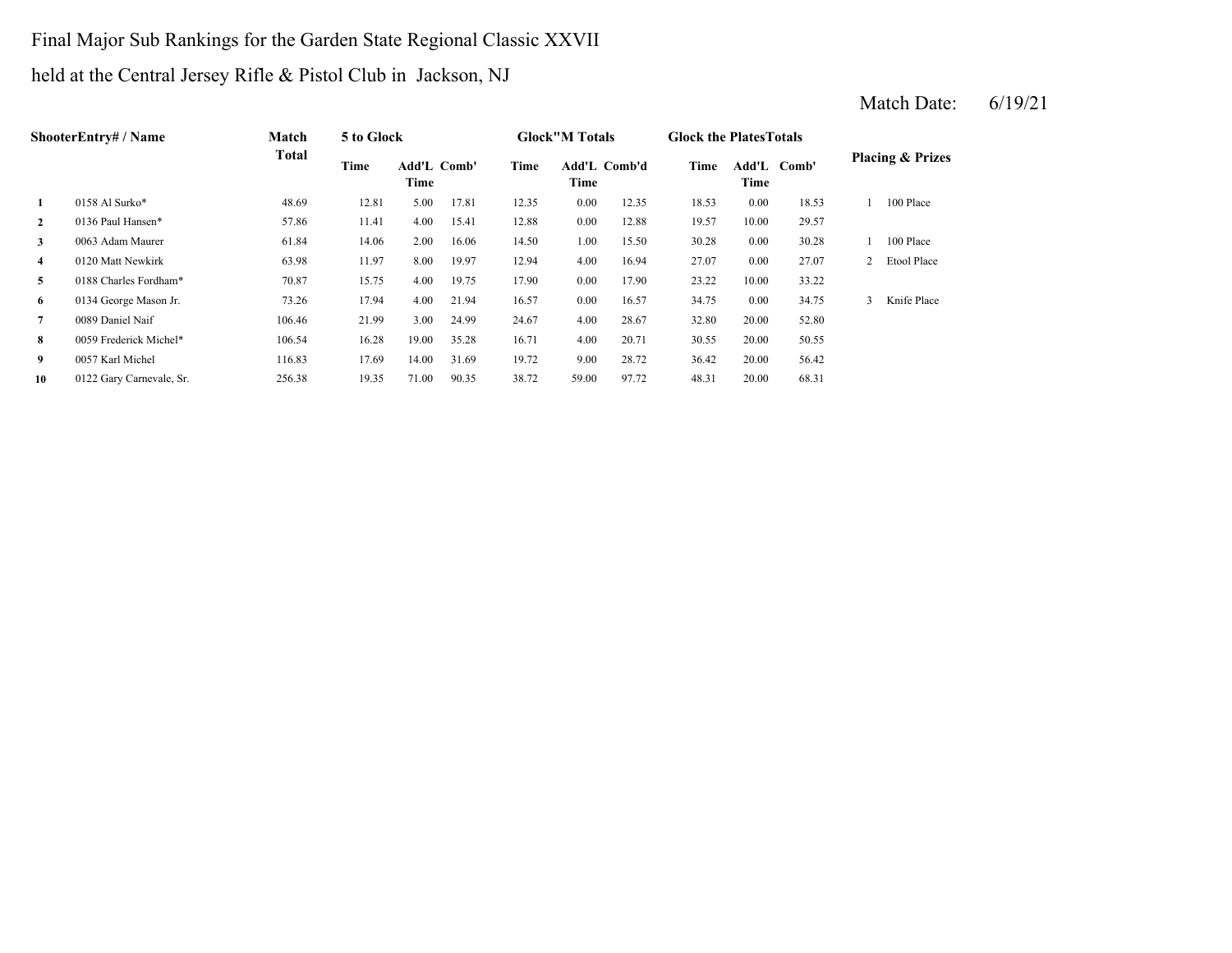#### Final Master Stock Rankings for the Garden State Regional Classic XXVII

#### held at the Central Jersey Rifle & Pistol Club in Jackson, NJ

#### Match Date: 6/19/21

**2** 1.00 19.03 0198 Phillip DeGrande\* 56.57 19.72 1.00 20.72 15.82 16.82 0.00 19.03 2 100 Place **3**0138 Paul Hansen\* 58.78 20.89 0.00 20.89 17.56 2.00 19.56 18.33 **4** 5.00 16.51 0047 Rodney Leeber\* 59.70 17.20 6.00 23.20 14.99 19.99 0.00 16.51 **5**0161 Al Surko\* 61.04 19.52 5.00 24.52 15.08 4.00 19.08 17.44 **6** 2.00 16.98 0185 Victor Colon\* 62.02 16.49 11.00 27.49 15.55 17.55 0.00 16.98 **7** 5.00 15.66 0215 Jeffrey Bucci\* 63.09 16.08 11.00 27.08 15.35 20.35 0.00 15.66 **8** 6.00 23.70 0017 Paul Robinson 70.85 18.28 4.00 22.28 18.87 24.87 0.00 23.70 **9** 6.00 22.31 0173 John Blachniak\* 73.38 20.07 9.00 29.07 16.00 22.00 0.00 22.31 **10**0 0068 Anthony Potter\* 74.29 17.12 9.00 26.12 16.03 15.00 31.03 17.14 0.00 17.14 **11** 3.00 24.00 0085 John Planer\* 78.04 25.96 2.00 27.96 23.08 26.08 0.00 24.00 **12** 0.00 25.65 0113 Daniel D'Oria 78.04 30.83 0.00 30.83 21.56 21.56 0.00 25.65 **13** 4.00 22.23 0205 Donald Knice\* 79.02 18.13 16.00 34.13 18.66 22.66 0.00 22.23 **14** 9.00 20.34 0108 Gary Meier\* 79.57 22.88 6.00 28.88 21.35 30.35 0.00 20.34 **15** 10.00 18.26 0196 Daniel Wang\* 79.67 20.93 12.00 32.93 18.48 28.48 0.00 18.26 **16** 8.00 20.48 0201 Michael Sheehan\* 83.91 16.86 12.00 28.86 16.57 24.57 10.00 30.48 **17**7 0169 Tome Young\* 91.76 20.94 17.00 37.94 19.09 6.00 25.09 28.73 0.00 28.73 **18** 12.00 33.04 0061 Frederick Michel\* 106.55 23.55 16.00 39.55 21.96 33.96 0.00 33.04 **19** 2.00 26.39 0104 Aaron Williams 110.44 26.92 17.00 43.92 38.13 40.13 0.00 26.39 **20**0 0008 Joseph Emanuele\* Jr 133.52 27.64 16.00 43.64 26.18 7.00 33.18 46.70 10.00 56.70 **21**1 0080 Thomas Williams 135.13 30.20 23.00 53.20 27.92 5.00 32.92 49.01 0.00 49.01 **22** 19.00 69.56 0128 Elyse Williams 182.00 34.37 31.00 65.37 28.07 47.07 0.00 69.56**ShooterEntry# / Name Match Total 5 to Glock Glock"M Totals Glock the PlatesTotals Placing & Prizes Time Add'L Comb' Time Add'L Comb'd Time Add'L Time Time Time Comb' 1** 0083 Greg Snyder\* 53.32 16.85 1.00 17.85 17.77 1.00 18.77 16.70 0.00 16.70 1 Pistol Place 0138 Paul Hansen\* 58.78 20.89 0.00 20.89 17.56 19.56 0.00 18.33 3 75 Place 0161 Al Surko\* 61.04 19.52 5.00 24.52 15.08 19.08 0.00 17.44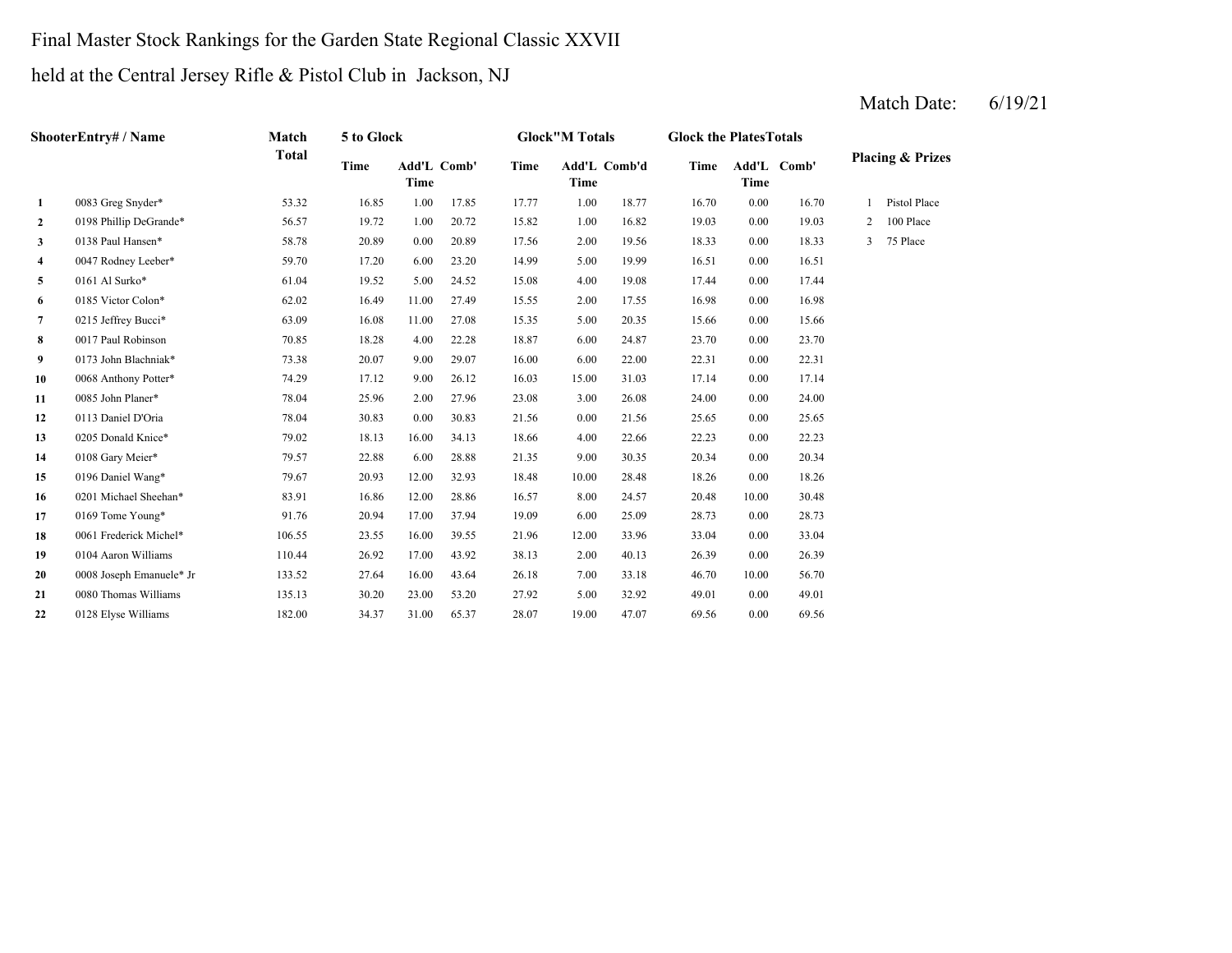## Final SubCompact Rankings for the Garden State Regional Classic XXVII

## held at the Central Jersey Rifle & Pistol Club in Jackson, NJ

|                | ShooterEntry# / Name    | Match        | 5 to Glock |        |                    |             | <b>Glock</b> "M Totals |              | <b>Glock the PlatesTotals</b> |       |             |                |                             |
|----------------|-------------------------|--------------|------------|--------|--------------------|-------------|------------------------|--------------|-------------------------------|-------|-------------|----------------|-----------------------------|
|                |                         | <b>Total</b> | Time       | Time   | <b>Add'L Comb'</b> | <b>Time</b> | <b>Time</b>            | Add'L Comb'd | Time                          | Time  | Add'L Comb' |                | <b>Placing &amp; Prizes</b> |
| $\mathbf{1}$   | 0213 Jeffrey Bucci*     | 53.64        | 16.28      | 2.00   | 18.28              | 14.23       | 3.00                   | 17.23        | 18.13                         | 0.00  | 18.13       |                | Pistol Place                |
| $\mathbf{2}$   | 0157 Al Surko*          | 61.24        | 18.73      | 4.00   | 22.73              | 15.59       | 8.00                   | 23.59        | 14.92                         | 0.00  | 14.92       |                |                             |
| 3              | 0044 Rodney Leeber*     | 61.70        | 20.16      | 7.00   | 27.16              | 16.71       | 2.00                   | 18.71        | 15.83                         | 0.00  | 15.83       |                |                             |
| 4              | 0211 Michael Prodan*    | 65.99        | 13.86      | 8.00   | 21.86              | 14.43       | 4.00                   | 18.43        | 15.70                         | 10.00 | 25.70       |                |                             |
| 5              | 0135 Paul Hansen*       | 66.04        | 20.58      | 4.00   | 24.58              | 17.79       | 3.00                   | 20.79        | 20.67                         | 0.00  | 20.67       |                |                             |
| 6              | 0199 Michael Sheehan*   | 72.43        | 17.40      | 2.00   | 19.40              | 17.09       | 6.00                   | 23.09        | 19.94                         | 10.00 | 29.94       |                |                             |
| $\overline{7}$ | 0107 Gary Meier*        | 78.29        | 22.79      | 4.00   | 26.79              | 22.26       | 5.00                   | 27.26        | 24.24                         | 0.00  | 24.24       |                |                             |
| 8              | 0098 Robert DeSalvo*    | 84.19        | 18.12      | 19.00  | 37.12              | 16.75       | 11.00                  | 27.75        | 19.32                         | 0.00  | 19.32       |                |                             |
| 9              | 0052 Steven Schindler   | 86.32        | 24.09      | 13.00  | 37.09              | 19.81       | 8.00                   | 27.81        | 21.42                         | 0.00  | 21.42       |                | 1 100 Place                 |
| 10             | 0183 Victor Colon*      | 87.42        | 16.43      | 4.00   | 20.43              | 15.32       | 7.00                   | 22.32        | 24.67                         | 20.00 | 44.67       |                |                             |
| 11             | 0093 Douglas Henderson  | 89.18        | 21.52      | 7.00   | 28.52              | 18.12       | 18.00                  | 36.12        | 24.54                         | 0.00  | 24.54       | $\overline{2}$ | Etool Place                 |
| 12             | 0029 Daniel Naif        | 105.61       | 27.68      | 8.00   | 35.68              | 32.22       | 9.00                   | 41.22        | 28.71                         | 0.00  | 28.71       | 3              | Knife Place                 |
| 13             | 0209 Nicole Figueroa    | 107.46       | 33.45      | 9.00   | 42.45              | 31.21       | 2.00                   | 33.21        | 31.80                         | 0.00  | 31.80       |                |                             |
| 14             | 0058 Frederick Michel*  | 108.33       | 25.73      | 18.00  | 43.73              | 24.32       | 14.00                  | 38.32        | 26.28                         | 0.00  | 26.28       |                |                             |
| 15             | 0074 William Cooper Jr. | 112.73       | 25.98      | 19.00  | 44.98              | 21.41       | 20.00                  | 41.41        | 26.34                         | 0.00  | 26.34       |                |                             |
| 16             | 0142 Jeffrey Poorman    | 116.31       | 23.95      | 12.00  | 35.95              | 23.89       | 7.00                   | 30.89        | 39.47                         | 10.00 | 49.47       |                |                             |
| 17             | 0207 Andrew Alicea      | 148.21       | 21.89      | 31.00  | 52.89              | 18.99       | 25.00                  | 43.99        | 41.33                         | 10.00 | 51.33       |                |                             |
| 18             | 0001 Anthony Luzynski   | 154.46       | 31.76      | 41.00  | 72.76              | 32.52       | 13.00                  | 45.52        | 36.18                         | 0.00  | 36.18       |                |                             |
| 19             | 0042 Anthony Leonetti   | 165.93       | 23.70      | 31.00  | 54.70              | 22.14       | 12.00                  | 34.14        | 47.09                         | 30.00 | 77.09       |                | 50 Random                   |
| 20             | 0049 Thomas E. Williams | 170.15       | 36.04      | 30.00  | 66.04              | 32.45       | 18.00                  | 50.45        | 43.66                         | 10.00 | 53.66       |                |                             |
| 21             | 0014 Paul Robinson      | 318.02       | 79.56      | 33.00  | 112.56             | 123.00      | 12.00                  | 135.00       | 70.46                         | 0.00  | 70.46       |                |                             |
| 22             | 0177 Mark Whitlock*     | 337.05       | 11.42      | 158.00 | 169.42             | 11.08       | 130.00                 | 141.08       | 26.55                         | 0.00  | 26.55       |                |                             |
| 23             | 0037 Scott Coughlin     | 364.27       | 45.94      | 62.00  | 107.94             | 34.57       | 94.00                  | 128.57       | 57.76                         | 70.00 | 127.76      |                |                             |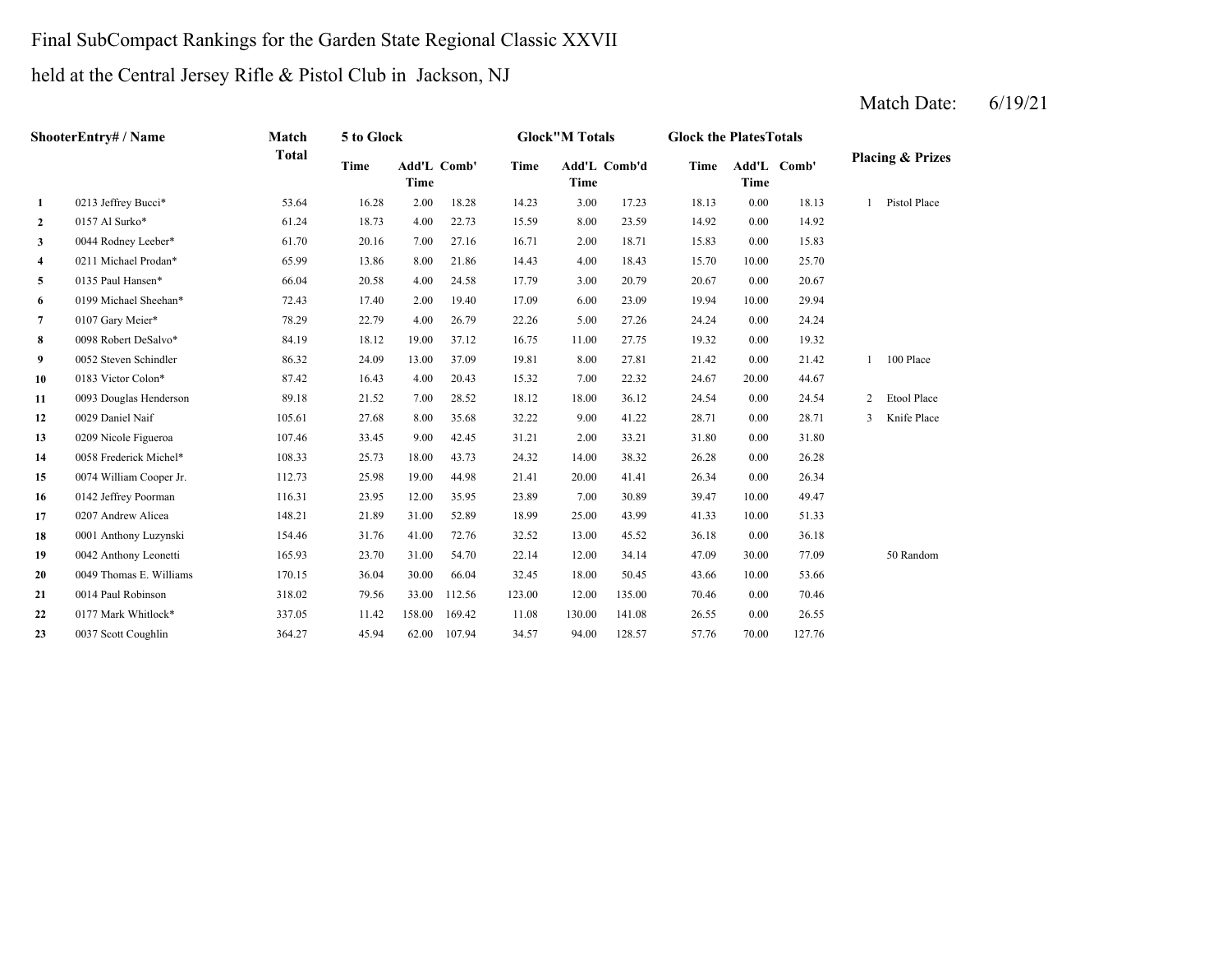## Final Unlimited Rankings for the Garden State Regional Classic XXVII

## held at the Central Jersey Rifle & Pistol Club in Jackson, NJ

|              | ShooterEntry# / Name  | Match    | 5 to Glock |                                   |       |        | <b>Glock"M Totals</b> |              | <b>Glock the PlatesTotals</b> |        |             |                |                             |
|--------------|-----------------------|----------|------------|-----------------------------------|-------|--------|-----------------------|--------------|-------------------------------|--------|-------------|----------------|-----------------------------|
|              |                       | Total    | Time       | <b>Add'L Comb'</b><br><b>Time</b> |       | Time   | <b>Time</b>           | Add'L Comb'd | Time                          | Time   | Add'L Comb' |                | <b>Placing &amp; Prizes</b> |
| $\mathbf{1}$ | 0106 Jimmy Sheu*      | 41.43    | 16.61      | 2.00                              | 18.61 | 12.55  | 0.00                  | 12.55        | 10.27                         | 0.00   | 10.27       | $\mathbf{1}$   | Pistol Place                |
| $\mathbf{2}$ | 0160 Al Surko*        | 47.90    | 13.71      | 5.00                              | 18.71 | 12.43  | 5.00                  | 17.43        | 11.76                         | 0.00   | 11.76       |                |                             |
| 3            | 0156 Matthew Tufano   | 50.91    | 15.89      | 4.00                              | 19.89 | 14.80  | 3.00                  | 17.80        | 13.22                         | 0.00   | 13.22       | $\mathbf{1}$   | Pistol Place                |
| 4            | 0082 Greg Snyder*     | 57.61    | 14.68      | 3.00                              | 17.68 | 13.80  | 3.00                  | 16.80        | 13.13                         | 10.00  | 23.13       |                |                             |
| 5            | 0046 Rodney Leeber*   | 60.21    | 18.46      | 4.00                              | 22.46 | 16.76  | 1.00                  | 17.76        | 19.99                         | 0.00   | 19.99       |                |                             |
| 6            | 0091 Roger Read*      | 63.28    | 15.05      | 16.00                             | 31.05 | 13.65  | 2.00                  | 15.65        | 16.58                         | 0.00   | 16.58       |                |                             |
| 7            | 0165 John Mihalik III | 63.34    | 21.22      | 2.00                              | 23.22 | 19.02  | 2.00                  | 21.02        | 19.10                         | 0.00   | 19.10       | $\overline{2}$ | 75 Place                    |
| 8            | 0204 Donald Knice*    | 63.72    | 14.48      | 7.00                              | 21.48 | 18.74  | 11.00                 | 29.74        | 12.50                         | 0.00   | 12.50       |                |                             |
| 9            | 0189 Charles Fordham* | 65.04    | 17.12      | 8.00                              | 25.12 | 17.61  | 4.00                  | 21.61        | 18.31                         | 0.00   | 18.31       |                |                             |
| 10           | 0195 Daniel Wang*     | 72.65    | 18.75      | 11.00                             | 29.75 | 19.74  | 9.00                  | 28.74        | 14.16                         | 0.00   | 14.16       |                |                             |
| 11           | 0071 William Zaidel*  | 73.63    | 17.07      | 24.00                             | 41.07 | 15.23  | 4.00                  | 19.23        | 13.33                         | 0.00   | 13.33       |                | 50 Random                   |
| 12           | 0016 Paul Robinson    | 74.64    | 18.75      | 8.00                              | 26.75 | 19.43  | 6.00                  | 25.43        | 22.46                         | 0.00   | 22.46       | $\mathfrak{Z}$ | Etool Place                 |
| 13           | 0096 Chris Perino*    | 81.38    | 18.20      | 23.00                             | 41.20 | 15.42  | 9.00                  | 24.42        | 15.76                         | 0.00   | 15.76       |                | 2 year membership rei       |
| 14           | 0043 Anthony Leonetti | 92.13    | 21.93      | 9.00                              | 30.93 | 22.52  | 15.00                 | 37.52        | 23.68                         | 0.00   | 23.68       |                |                             |
| 15           | 0021 Thomas Crowell   | 100.29   | 21.33      | 22.00                             | 43.33 | 20.96  | 13.00                 | 33.96        | 23.00                         | 0.00   | 23.00       |                |                             |
| 16           | 0150 Joel Chua        | 101.83   | 23.66      | 18.00                             | 41.66 | 19.77  | 7.00                  | 26.77        | 33.40                         | 0.00   | 33.40       |                |                             |
| 17           | 0023 Virginia Crowell | 109.39   | 25.30      | 12.00                             | 37.30 | 18.20  | 18.00                 | 36.20        | 25.89                         | 10.00  | 35.89       |                |                             |
| 18           | 0130 Joseph Van Mater | 110.52   | 26.43      | 15.00                             | 41.43 | 21.33  | 25.00                 | 46.33        | 22.76                         | 0.00   | 22.76       |                |                             |
| 19           | 0111 Scott Perino     | 111.23   | 26.69      | 26.00                             | 52.69 | 23.64  | 11.00                 | 34.64        | 23.90                         | 0.00   | 23.90       |                |                             |
| 20           | 0079 Thomas Williams  | 112.47   | 29.82      | 2.00                              | 31.82 | 29.42  | 13.00                 | 42.42        | 38.23                         | 0.00   | 38.23       |                |                             |
| 21           | 0103 Aaron Williams   | 124.50   | 29.73      | 14.00                             | 43.73 | 34.41  | 7.00                  | 41.41        | 39.36                         | 0.00   | 39.36       |                | Pistol Random               |
| 22           | 0125 Tamire McKenna   | 125.98   | 33.73      | 12.00                             | 45.73 | 34.00  | 8.00                  | 42.00        | 38.25                         | 0.00   | 38.25       |                |                             |
| 23           | 0025 Beth Crowell     | 151.47   | 33.24      | 31.00                             | 64.24 | 28.36  | 22.00                 | 50.36        | 36.87                         | 0.00   | 36.87       |                |                             |
| 24           | 0035 Ralph Wihlborg   | 299.14   | 36.73      | 33.00                             | 69.73 | 38.39  | 15.00                 | 53.39        | 66.02                         | 110.00 | 176.02      |                |                             |
| 25           | 0002 Charles Tronicke | 342.47   | 32.82      | 63.00                             | 95.82 | 33.05  | 76.00                 | 109.05       | 57.60                         | 80.00  | 137.60      |                |                             |
| 26           | 0178 Nick Borrelli    | 1,266.80 | 22.87      | 34.00                             | 56.87 | 299.97 | 270.00                | 569.97       | 399.96                        | 240.00 | 639.96      |                |                             |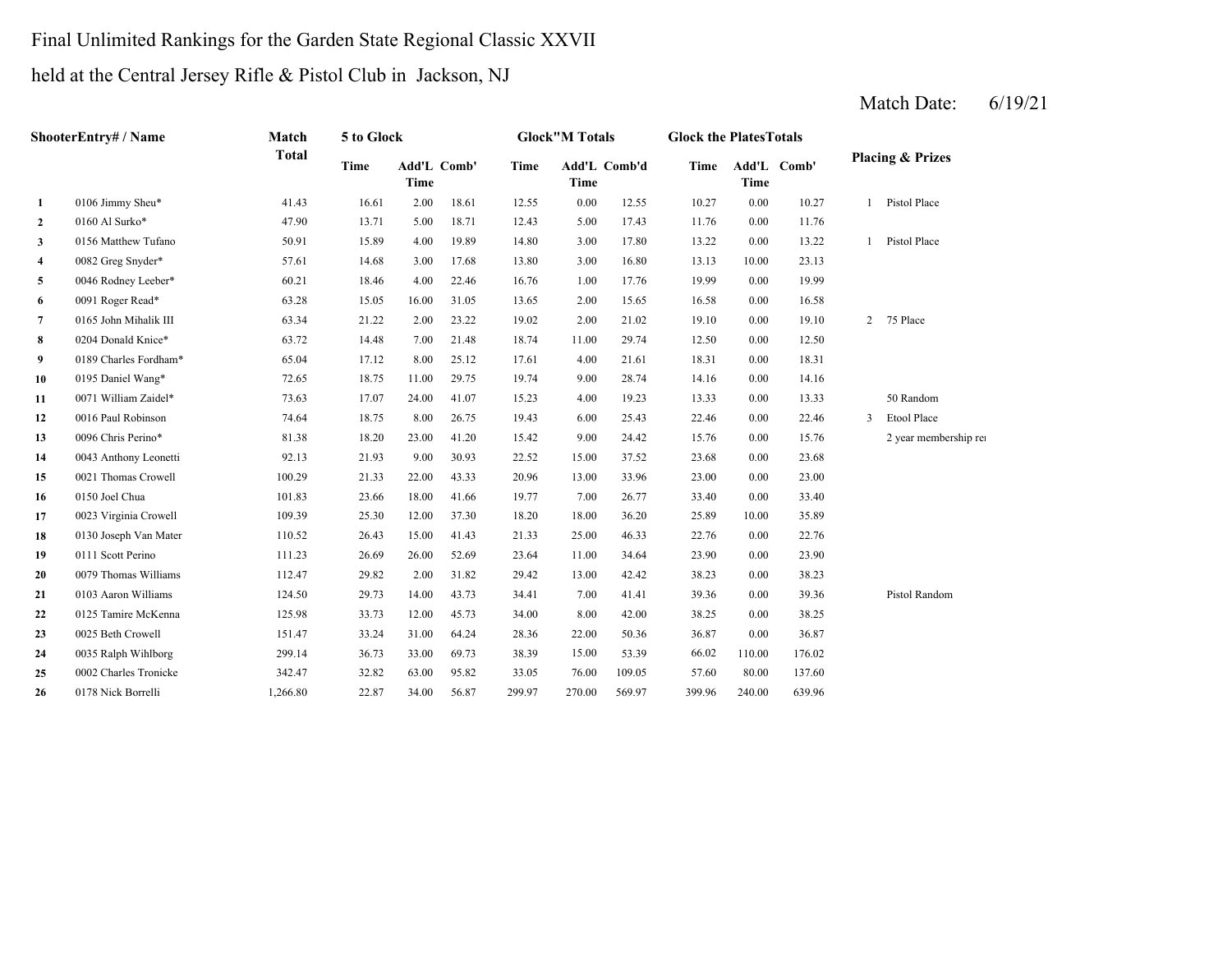## **Final Team Rankings for the Garden State Regional Classic XXVII**

#### **held at the Central Jerse y Rifle & Pistol Club in Jackson, NJ**

| Civilian            |              |                  |                                                   |
|---------------------|--------------|------------------|---------------------------------------------------|
| <b>Standing</b>     | <b>Score</b> | <b>Team Name</b> | <b>Team Members</b>                               |
| $\perp$             | 417.31       | Pop-A-Lock       | Elyse Williams, Aaron Williams, Thomas Williams   |
| Guardian            |              |                  |                                                   |
| <b>Standing</b>     | <b>Score</b> | <b>Team Name</b> | <b>Team Members</b>                               |
| $\mathbf{I}$        | 266.26       | NJDOC FTU        | Daniel D'Oria, George Mason Jr., John Mihalik III |
| <b>Master Stock</b> |              |                  |                                                   |
| <b>Standing</b>     | <b>Score</b> | <b>Team Name</b> | <b>Team Members</b>                               |
|                     | 199.33       | NYPD FTS         | Phillip DeGrande*, Daniel Wang*, Jeffrey Bucci*   |